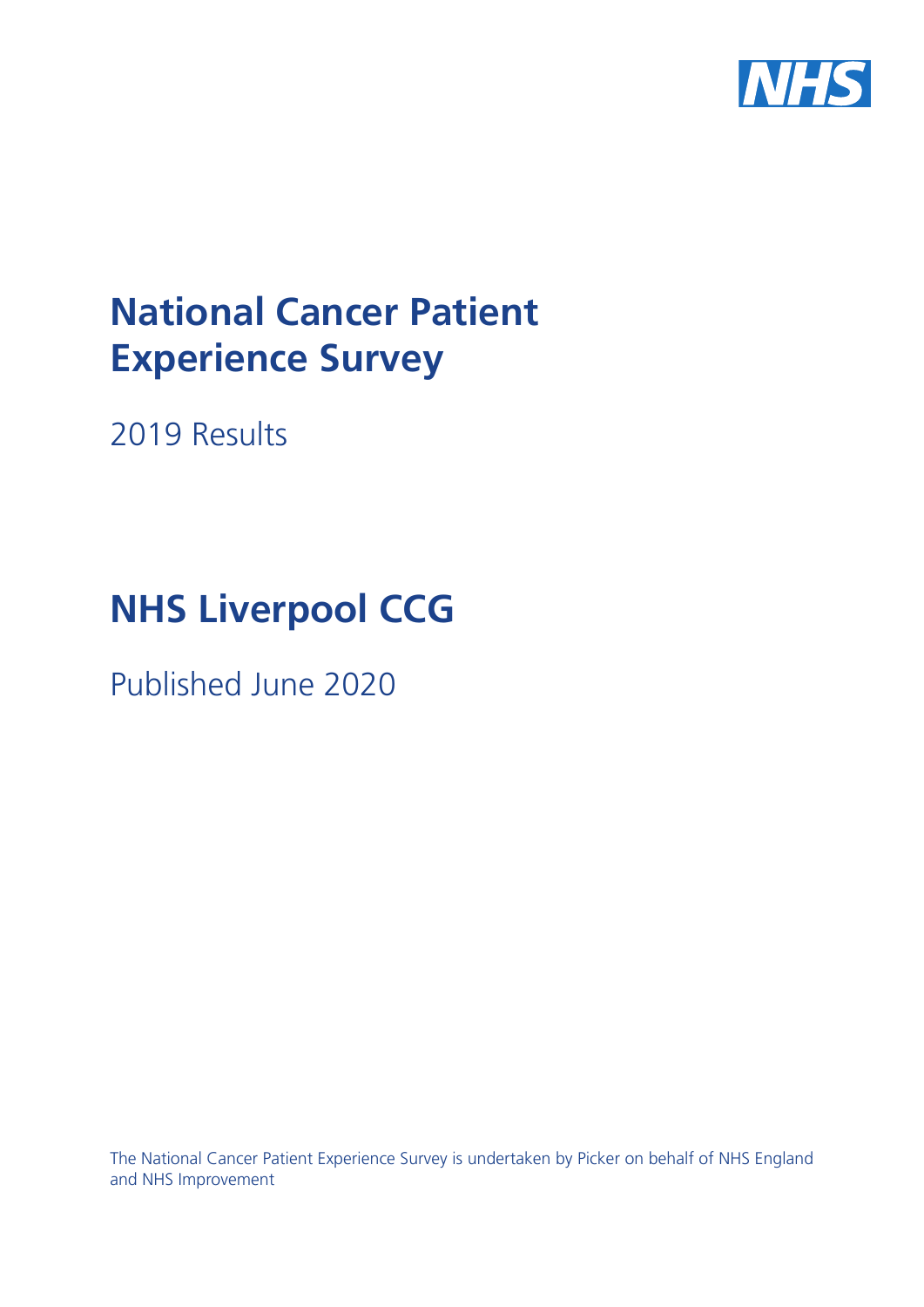# **Executive Summary** Case Mix Adjusted scores

### **Cancer Dashboard Questions**

The following seven questions are included in phase 1 of the Cancer Dashboard developed by Public Health England and NHS England:

Q61. Patient's average rating of care scored from very poor to very good

| $\Omega$ | $\overline{2}$                                                | 3 | 4 | 5 | 6 | $\overline{7}$ | 8 | 9   | 10                                                                                            |  |
|----------|---------------------------------------------------------------|---|---|---|---|----------------|---|-----|-----------------------------------------------------------------------------------------------|--|
|          |                                                               |   |   |   |   |                |   | 9.0 |                                                                                               |  |
|          |                                                               |   |   |   |   |                |   |     | Q18. Patient definitely involved as much as they wanted in decisions about care and treatment |  |
|          |                                                               |   |   |   |   |                |   |     | Q19. Patient given the name of a CNS who would support them through their treatment           |  |
| 91%      | Q20. Patient found it very or quite easy to contact their CNS |   |   |   |   |                |   |     |                                                                                               |  |
|          |                                                               |   |   |   |   |                |   |     | Q39. Patient always felt they were treated with respect and dignity while in hospital         |  |
|          | leaving hospital                                              |   |   |   |   |                |   |     | Q41. Hospital staff told patient who to contact if worried about condition or treatment after |  |
| 65%      | treatment                                                     |   |   |   |   |                |   |     | Q55. General practice staff definitely did everything they could to support patient during    |  |

### **Questions Outside Expected Range**

|                                                                                                                |            | Case Mix Adjusted Scores   |                            |                   |
|----------------------------------------------------------------------------------------------------------------|------------|----------------------------|----------------------------|-------------------|
|                                                                                                                | 2019 Score | Lower<br>Expected<br>Range | Upper<br>Expected<br>Range | National<br>Score |
| Q7. Test results explained in completely understandable way                                                    | 87%        | 75%                        | 85%                        | 80%               |
| Q11. Patient felt they were told sensitively that they had cancer                                              | 91%        | 82%                        | 90%                        | 86%               |
| Q12. Patient completely understood the explanation of what was wrong                                           | 80%        | 68%                        | 79%                        | 73%               |
| Q17. Patient definitely told about side effects that could affect them in the future                           | 66%        | 50%                        | 63%                        | 57%               |
| Q20. Patient found it very or quite easy to contact their CNS                                                  | 91%        | 80%                        | 90%                        | 85%               |
| Q51. Hospital staff definitely gave family or someone close all the information needed to<br>help care at home | 72%        | 53%                        | 66%                        | 60%               |
| Q56. Different people treating and caring for patient always work well together to give best<br>possible care  | 79%        | 67%                        | 78%                        | 73%               |
| Q58. Overall the administration of care was good or very good                                                  | 93%        | 85%                        | 93%                        | 89%               |
| Q61. Patient's average rating of care scored from very poor to very good                                       | 9.0        | 8.6                        | 9.0                        | 8.8               |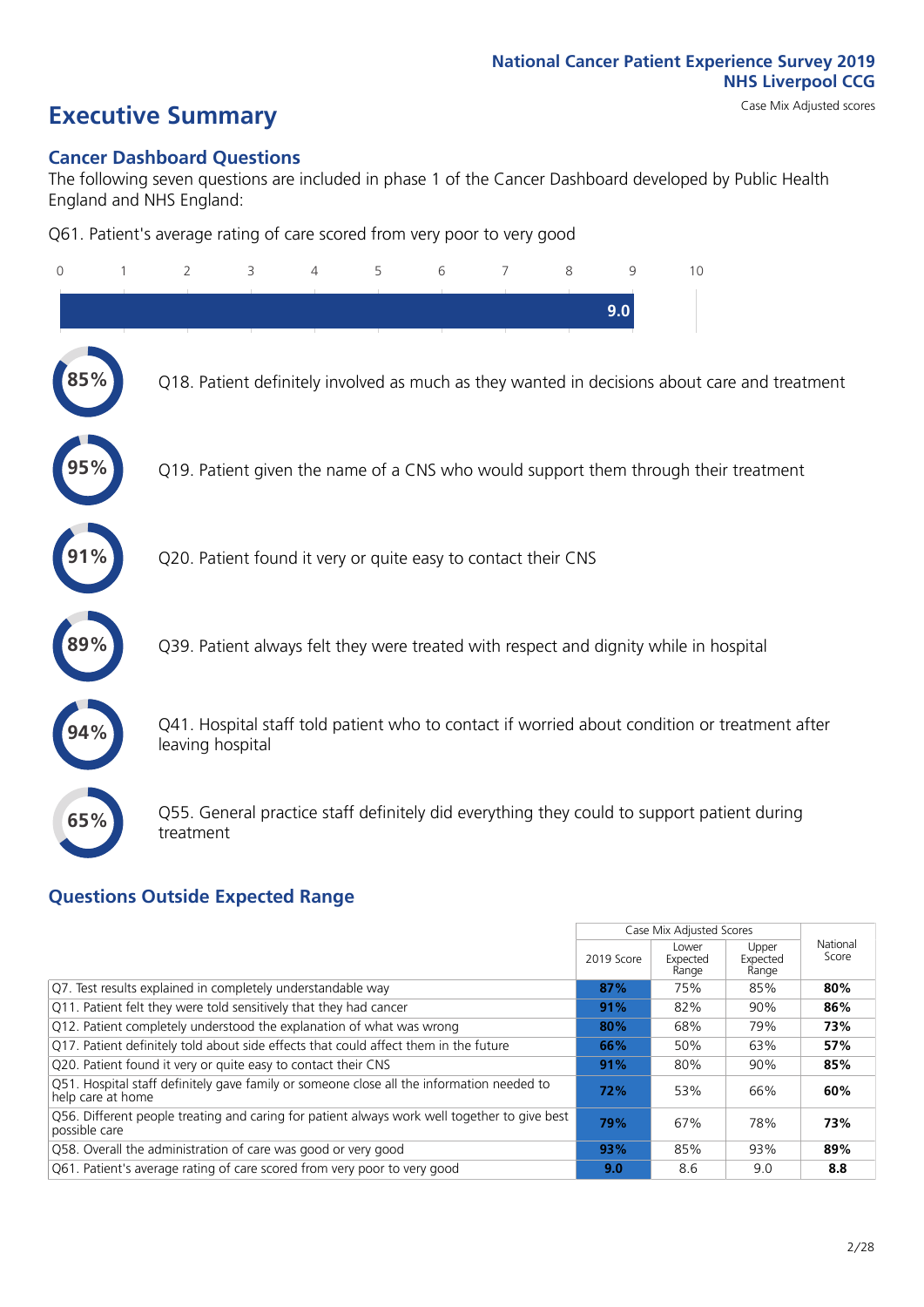|                                                         |            | Case Mix Adiusted Scores   |                            |                   |
|---------------------------------------------------------|------------|----------------------------|----------------------------|-------------------|
|                                                         | 2019 Score | Lower<br>Expected<br>Range | Upper<br>Expected<br>Range | National<br>Score |
| Q2. Patient thought they were seen as soon as necessary | 78%        | 80%                        | 88%                        | 84%               |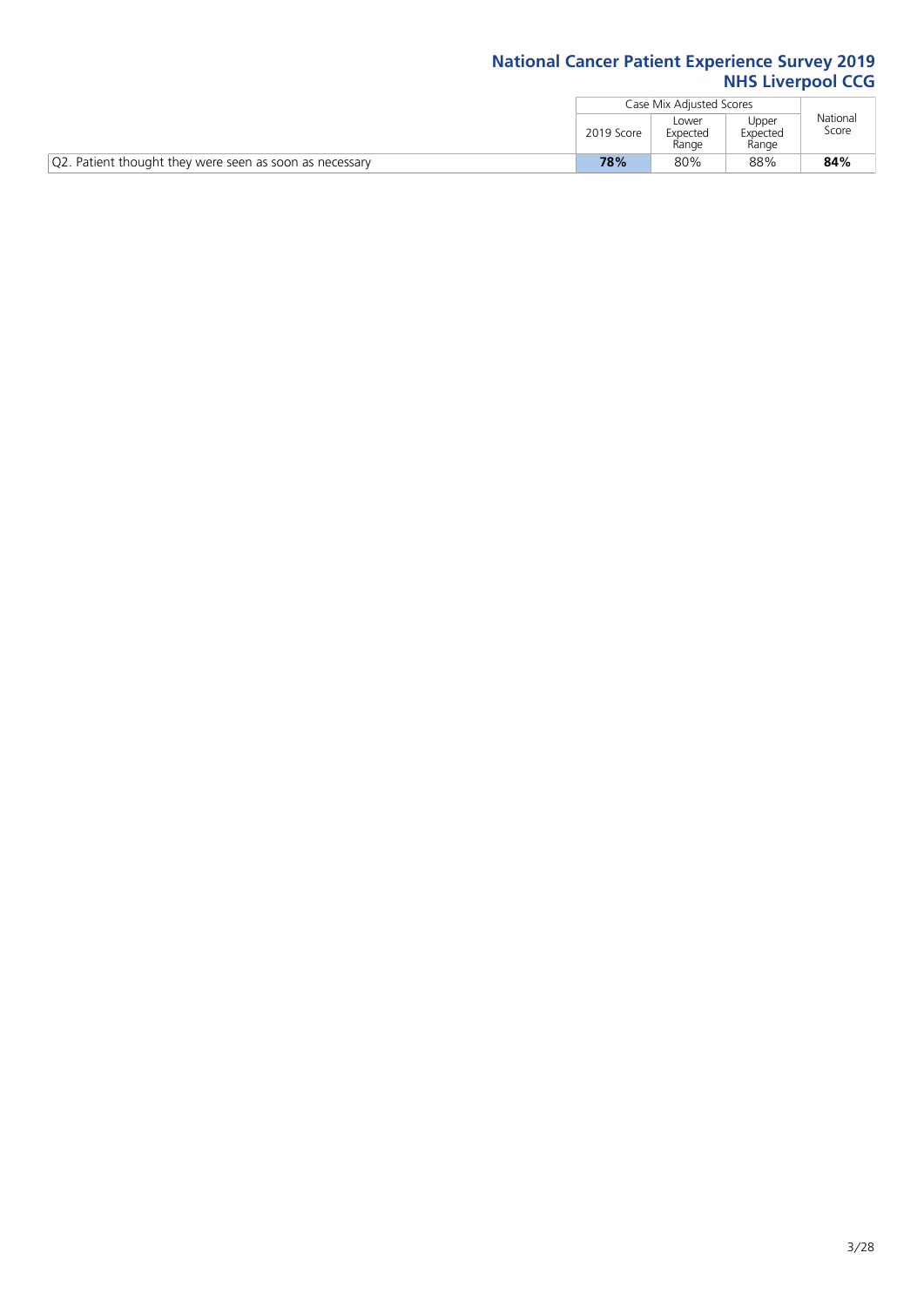### **Introduction**

The National Cancer Patient Experience Survey 2019 is the ninth iteration of the survey first undertaken in 2010. It has been designed to monitor national progress on cancer care; to provide information to drive local quality improvements; to assist commissioners and providers of cancer care; and to inform the work of the various charities and stakeholder groups supporting cancer patients.

The survey was overseen by a national Cancer Patient Experience Advisory Group. This Advisory Group set the principles and objectives of the survey programme and guided questionnaire development. The survey was commissioned and managed by NHS England. The survey provider, Picker, is responsible for designing, running and analysing the survey.

The 2019 survey involved 143 NHS Trusts. Out of 111,366 people, 67,858 people responded to the survey, yielding a response rate of 61%.

### **Methodology**

### **Eligibility, eldwork and survey methods**

The sample for the survey included all adult (aged 16 and over) NHS patients, with a confirmed primary diagnosis of cancer, discharged from an NHS Trust after an inpatient episode or day case attendance for cancer related treatment in the months of April, May and June 2019. The fieldwork for the survey was undertaken between December 2019 and March 2020.

As in the previous four years, the survey used a mixed mode methodology. Questionnaires were sent by post, with two reminders where necessary, but also included an option to complete the questionnaire online. A Freephone helpline and email was available for respondents to opt out, ask questions about the survey, enable them to complete their questionnaire over the phone and provide access to a translation and interpreting facility for those whose first language was not English.

### **Case-mix adjustment**

Both unadjusted and adjusted scores are presented in this report. Case-mix adjusted scores allows us to account for the impact that differing patient populations might have on results. By using the case-mix adjusted estimates we can obtain a greater understanding of how a CCG is performing given their patient population. The factors taken into account in this case-mix adjustment are gender, age, ethnic group, deprivation, and tumour group.

### **Scoring methodology**

Fifty-two questions from the questionnaire are scored as these questions relate directly to patient experience. For all but one question (Q61), scores are presented as the percentage of positive responses out of all scored responses. For Q61, respondents rate their overall care on a scale of 0 to 10, of which the average was calculated for this question's presented score. The percentages in this report have been rounded to the nearest percentage point. Therefore, in some cases the figures do not appear to add up to 100%.

### **Statistical significance**

In the reporting of 2019 results, appropriate statistical tests have been undertaken to identify unadjusted scores for which the change over time is 'statistically significant'. Thirty-seven scored questions in 2019 have been compared with those of 2018 and a statistically significant change between the two years has been reported where identified.

For the scored questions that are comparable beyond 2018, statistically significant change over the five years has also been reported where identified. A statistically significant difference means that the change in the result is very unlikely to have occurred by sampling variation.

### **Suppression**

### **Question-level suppression**

For scores where the base size per question is  $<$ 21, the score will be suppressed and replaced with an asterisk (\*). The base size will include neutral response options.

### **Double suppression**

If any group within a particular sub-group breakdown (such as the tumour group breakdown) has <21 responses, then the figure for this particular group is suppressed and replaced with an asterisk (\*). If there is only one group within the sub-group breakdown that has <21 respondents, and is therefore suppressed, the group with the next lowest number of respondents is also supressed and replaced with an asterisk (\*) (regardless if it is greater than or less than 21).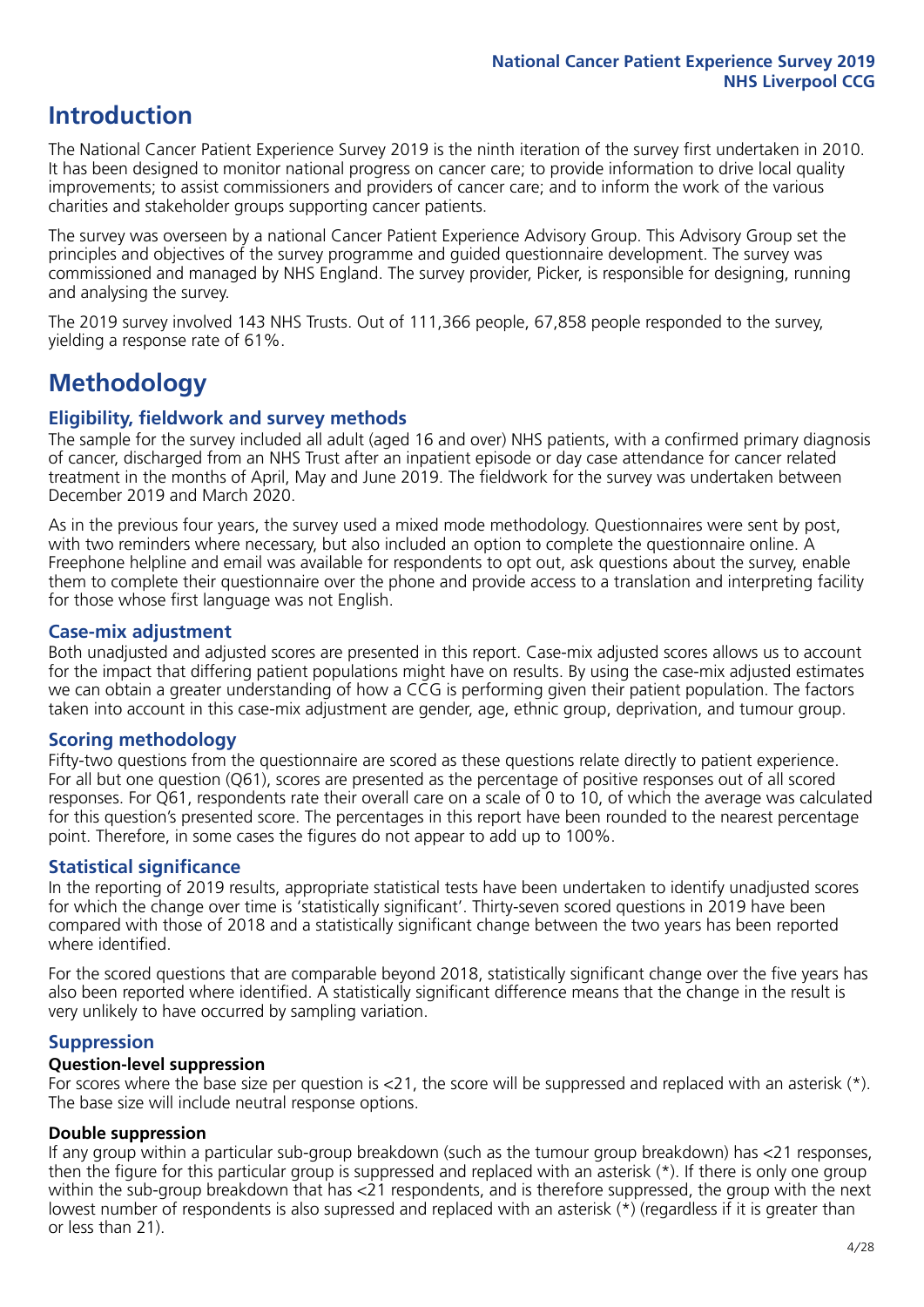### **Understanding the results**

This report shows how this CCG scored for each question in the survey, compared with national results and previous year's results. It is aimed at helping individual CCGs to understand their performance and identify areas for local improvement. Below is a description of the type of results presented within this report and how to understand them.

### **Expected range charts**

The expected range charts in this report show a bar with the lowest and highest score received for each question nationally. Within this bar, an expected range is given (in grey) and a black diamond represents the actual score for this CCG.

CCGs whose score is above the upper limit of the expected range (in the dark blue) are positive outliers, with a score statistically significantly higher than the national mean. This indicates that the CCG performs better than what CCGs of the same size and demographics are expected to perform. The opposite is true if the score is below the lower limit of the expected range (in the light blue); these are negative outliers. For scores within the expected range (in the grey), the score is what we would expect given the CCG's size and demographics.

### **Comparability tables**

The comparability tables show the 2018 and 2019 unadjusted scores for this CCG for each scored question. If there is a significant change from 2018 and 2019 or overall from 2015 to 2019, an arrow will be presented for the direction of change. The adjusted 2019 score will also be presented for each scored question along with the lower and upper expected range and national score. Scores above the upper limit of the expected range will be highlighted dark blue, scores below the lower limit of the expected range will be highlighted light blue, and scores within the lower and upper limit of the expected ranges will be highlighted grey.

### **Tumour type tables**

The tumour type tables show the unadjusted scores for each scored question for each of the 13 tumour groups. The national score for that tumour group is also shown. Unadjusted scores for the same tumour type across different CCGs may not be comparable, as they do not account for the impact that differing patient populations might have on results. Central nervous system is abbreviated as 'CNS' and lower gastrointestinal tract is abbreviated as 'LGT' throughout this report.

### **Year on year charts**

The year on year charts show five columns representing the unadjusted scores of the last five years (2015, 2016, 2017, 2018 and 2019) for each scored question.

#### **Notes on specific questions**

Following the development phase of the 2019 survey, several changes were made to the questionnaire. Six scored questions were amended (Q5, Q18, Q30, Q35, Q56 and Q60) and one non-scored question (Q29) was amended that impacted the comparability of questions Q30 to Q41. Of all questions changed or impacted by change, only Q60 is presented with historical comparisons; though the results should be interpreted with caution.

### **Unadjusted data and case-mix adjusted data**

Unadjusted data should be used to see the actual responses from patients relating to the CCG. Case-mix adjusted data, together with expected ranges, should be used to understand whether the results are significantly higher or lower than national results taking account of the patient mix.

### **Further information**

This research was carried out in accordance with the international standard for organisations conducting social research (accreditation to ISO20252:2012; certificate number GB08/74322). The 2019 survey data has been produced and published in line with the Code of Practice for Official Statistics.

For more information on the methodology, please see the Technical Document. It can be viewed along with the 2019 questionnaire and survey quidance on the website at [www.ncpes.co.uk](https://www.ncpes.co.uk/supporting-documents). For all other outputs at National, Trust, CCG and Cancer Alliance level, please see the PDF reports, Excel tables and dashboards at [www.ncpes.co.uk.](https://www.ncpes.co.uk/current-results)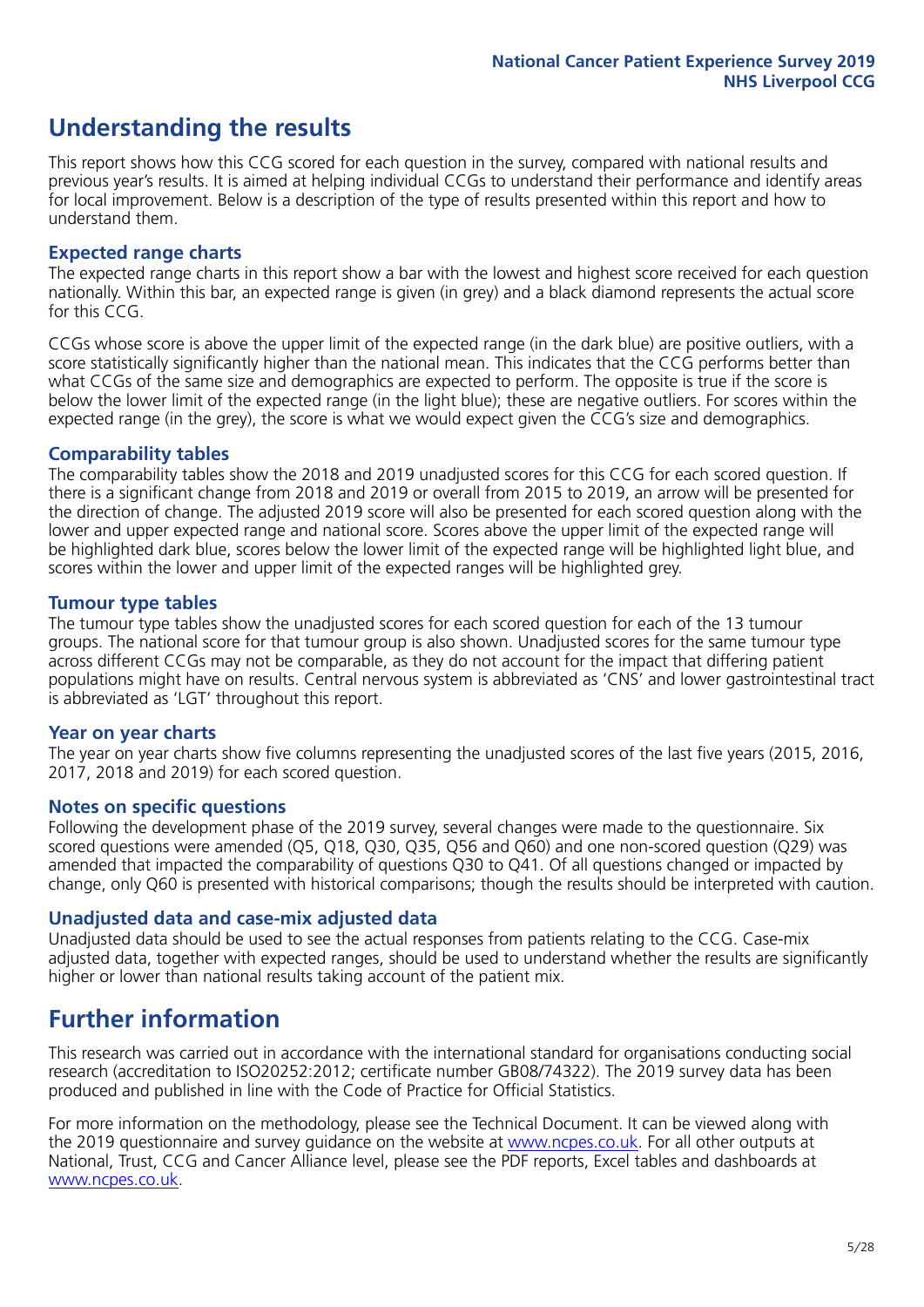### **Response Rate**

### **Overall Response Rate**

279 patients responded out of a total of 528 patients, resulting in a response rate of 53%.

|          | Sample Size | Adjusted<br>Sample | Completed | Response Rate |
|----------|-------------|--------------------|-----------|---------------|
| CCG      | 565         | 528                | 279       | 53%           |
| National | 119,855     | 111.366            | 67,858    | 61%           |

### **Respondents by Survey Type**

|                            | Number of<br>Respondents |
|----------------------------|--------------------------|
| Online                     | 28                       |
| Paper                      | 251                      |
| Phone                      |                          |
| <b>Translation Service</b> |                          |

### **Respondents by Tumour Group**

|                      | Number of<br>Respondents |
|----------------------|--------------------------|
| <b>Brain / CNS</b>   | 1                        |
| <b>Breast</b>        | 43                       |
| Colorectal / LGT     | 32                       |
| Gynaecological       | 11                       |
| Haematological       | 67                       |
| <b>Head and Neck</b> | 10                       |
| Lung                 | 23                       |
| Prostate             | 25                       |
| Sarcoma              | 4                        |
| Skin                 | 5                        |
| <b>Upper Gastro</b>  | 11                       |
| Urological           | 29                       |
| Other                | 18                       |

### **Respondents by Age and Gender**

Respondents year of birth has been used to determine age. This information has been amalgamated into 8 age bands. The age and gender distribution for the CCG was as follows:

|        | Age 16-24 | Age 25-34 | Age 35-44 | Age 45-54 | Age 55-64 | Age 65-74 | Age 75-84 | Age 85+        | Total |
|--------|-----------|-----------|-----------|-----------|-----------|-----------|-----------|----------------|-------|
| Male   |           |           |           |           | 29        | 49        | 35        |                | 131   |
| Female |           |           |           | 21        | 35        | 42        | 30        |                | 148   |
| Total  |           |           |           | 26        | 64        | 91        | 65        | $\overline{4}$ | 279   |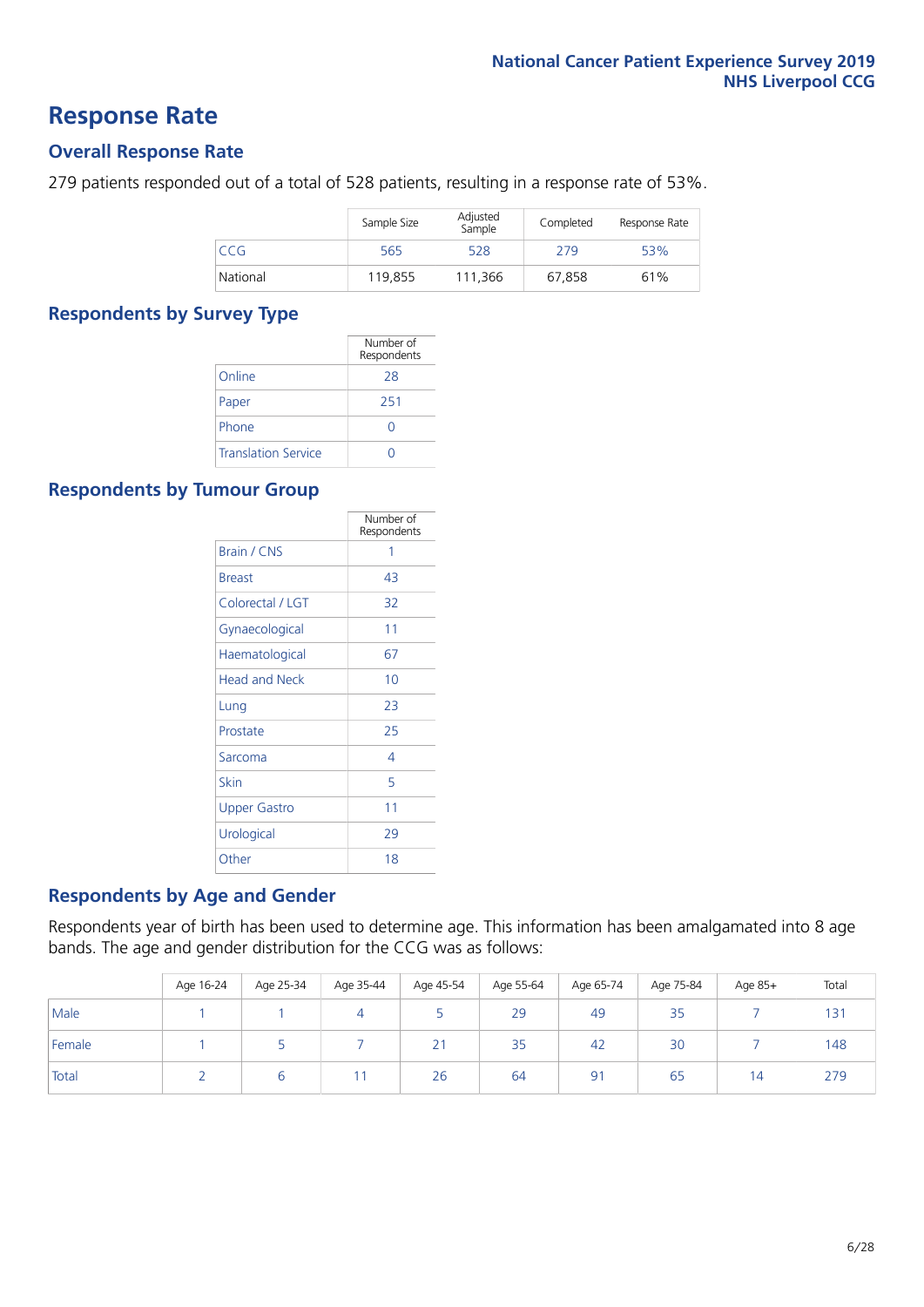# **Expected Range Charts**

| Lower Expected Range<br>Average                                                                         |       |     | Upper Expected Range |     |     |     |     | Case Mix Adjusted Score |            |                 |
|---------------------------------------------------------------------------------------------------------|-------|-----|----------------------|-----|-----|-----|-----|-------------------------|------------|-----------------|
| <b>SEEING YOUR GP</b>                                                                                   | $0\%$ | 10% | 20%                  | 30% | 40% | 50% | 60% | 70%<br>80%              |            | 90% 100%        |
| Q1. Saw GP once or twice before being told they needed to go to<br>hospital                             |       |     |                      |     |     |     |     | 78%<br>78%              |            |                 |
| Q2. Patient thought they were seen as soon as necessary                                                 |       |     |                      |     |     |     |     |                         |            |                 |
| <b>DIAGNOSTIC TESTS</b>                                                                                 | $0\%$ | 10% | 20%                  | 30% | 40% | 50% | 60% | 70%<br>80%              |            | 90% 100%<br>98% |
| Q5. Received all the information needed about the test                                                  |       |     |                      |     |     |     |     |                         |            |                 |
| Q6. The length of time waiting for the test to be done was about<br>right                               |       |     |                      |     |     |     |     |                         | 90%<br>87% |                 |
| Q7. Test results explained in completely understandable way                                             |       |     |                      |     |     |     |     |                         |            |                 |
| <b>FINDING OUT WHAT WAS WRONG WITH YOU</b>                                                              | $0\%$ | 10% | 20%                  | 30% | 40% | 50% | 60% | 70%<br>80%              |            | 90% 100%        |
| Q10. Patient told they could bring a family member or friend when<br>first told they had cancer         |       |     |                      |     |     |     |     | 76%                     |            |                 |
| Q11. Patient felt they were told sensitively that they had cancer                                       |       |     |                      |     |     |     |     |                         | 91%        |                 |
| Q12. Patient completely understood the explanation of what was<br>wrong                                 |       |     |                      |     |     |     |     | 80%                     |            |                 |
| Q13. Patient given easy to understand written information about<br>the type of cancer they had          |       |     |                      |     |     |     |     | 78%                     |            |                 |
| <b>DECIDING THE BEST TREATMENT FOR YOU</b>                                                              | $0\%$ | 10% | 20%                  | 30% | 40% | 50% | 60% | 70%<br>80%              |            | 90% 100%        |
| Q14. Patient felt that treatment options were completely explained                                      |       |     |                      |     |     |     |     |                         | 88%        |                 |
| Q15. Patient felt possible side effects were definitely explained in<br>an understandable way           |       |     |                      |     |     |     |     | 76%                     |            |                 |
| Q16. Patient definitely given practical advice and support in dealing<br>with side effects of treatment |       |     |                      |     |     |     |     | 71%                     |            |                 |
| Q17. Patient definitely told about side effects that could affect<br>them in the future                 |       |     |                      |     |     |     |     | 66%<br>♦                |            |                 |
| Q18. Patient definitely involved as much as they wanted in<br>decisions about care and treatment        |       |     |                      |     |     |     |     |                         | 85%        |                 |
| <b>CLINICAL NURSE SPECIALIST (CNS)</b>                                                                  | $0\%$ | 10% | 20%                  | 30% | 40% | 50% | 60% | 70%<br>80%              |            | 90% 100%        |
| Q19. Patient given the name of a CNS who would support them<br>through their treatment                  |       |     |                      |     |     |     |     |                         | 91%        | 95%             |
| Q20. Patient found it very or quite easy to contact their CNS                                           |       |     |                      |     |     |     |     |                         |            |                 |
| Q21. Patient got understandable answers to important questions<br>all or most of the time               |       |     |                      |     |     |     |     |                         | 88%        |                 |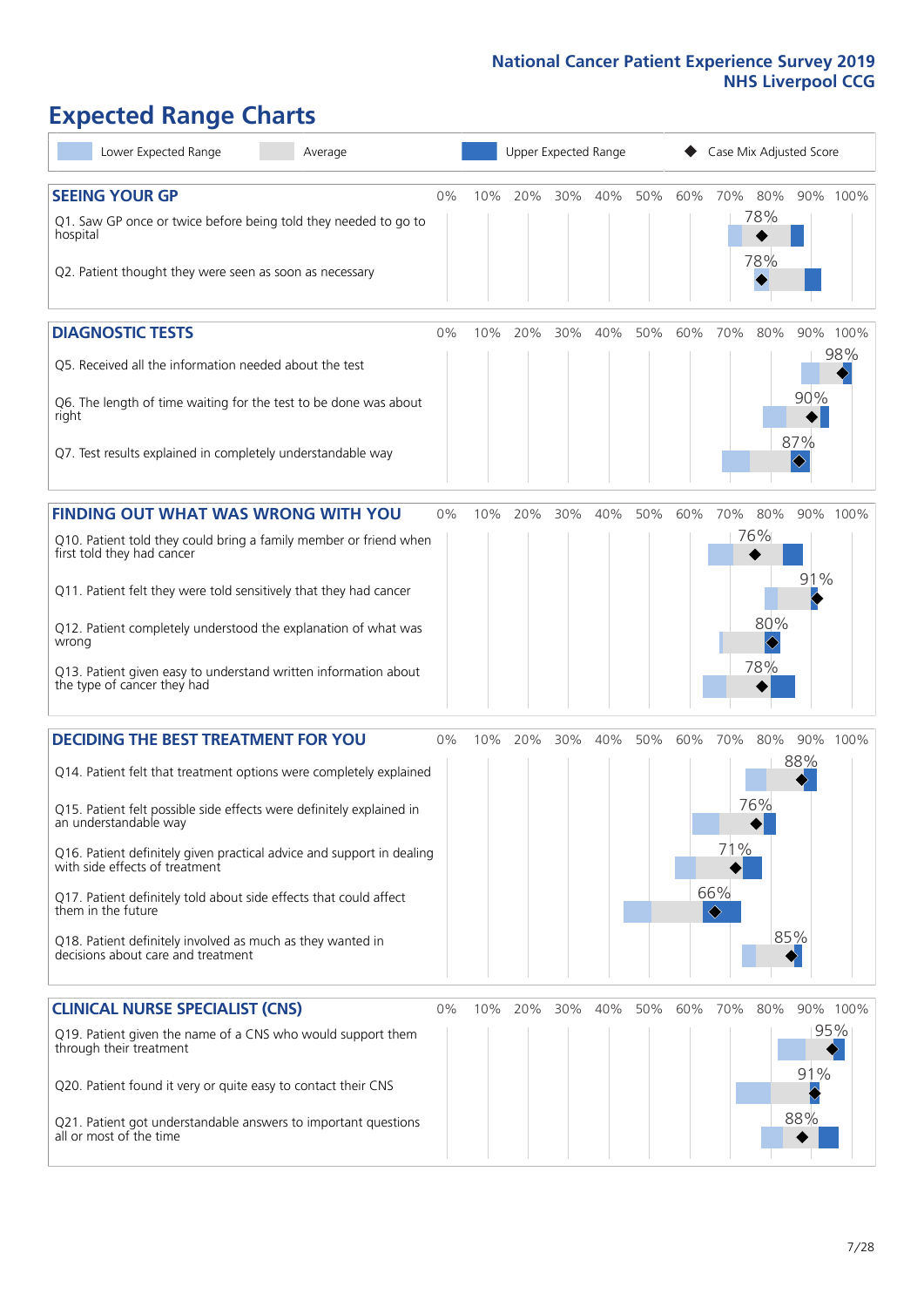# **Expected Range Charts**

| Lower Expected Range<br>Average                                                                                                                                                                                                                               |    |     |     |     | Upper Expected Range |     |     |     | Case Mix Adjusted Score |          |
|---------------------------------------------------------------------------------------------------------------------------------------------------------------------------------------------------------------------------------------------------------------|----|-----|-----|-----|----------------------|-----|-----|-----|-------------------------|----------|
| <b>SUPPORT FOR PEOPLE WITH CANCER</b><br>Q22. Hospital staff gave information about support or self-help<br>groups for people with cancer<br>Q23. Hospital staff discussed or gave information about the impact<br>cancer could have on day to day activities | 0% | 10% | 20% | 30% | 40%                  | 50% | 60% | 70% | 80%<br>88%<br>85%       | 90% 100% |
| Q24. Hospital staff gave information on getting financial help or<br>possible benefits<br>Q25. Hospital staff told patient they could get free prescriptions                                                                                                  |    |     |     |     |                      |     | 63% |     | 86%                     |          |
| <b>OPERATIONS</b>                                                                                                                                                                                                                                             | 0% | 10% | 20% | 30% | 40%                  | 50% | 60% | 70% | 80%<br>90%              | 100%     |
| Q27. Beforehand, patient had all the information needed about the<br>operation<br>Q28. Afterwards, staff completely explained how operation had<br>gone in understandable way                                                                                 |    |     |     |     |                      |     |     |     | 84%                     | 99%      |
| <b>HOSPITAL CARE AS AN INPATIENT</b>                                                                                                                                                                                                                          | 0% | 10% | 20% | 30% | 40%                  | 50% | 60% | 70% | 80%                     | 90% 100% |
| Q30. Hospital staff didn't talk in front of patient as if patient wasn't<br>there                                                                                                                                                                             |    |     |     |     |                      |     |     |     | 87%                     |          |
| Q31. Patient had confidence and trust in all doctors treating them                                                                                                                                                                                            |    |     |     |     |                      |     |     |     | 86%                     |          |
| Q32. Patient's family or someone close definitely felt able to talk to<br>a doctor                                                                                                                                                                            |    |     |     |     |                      |     |     | 74% |                         |          |
| Q33. Patient had confidence and trust in all the ward nurses<br>treating them                                                                                                                                                                                 |    |     |     |     |                      |     |     |     | 75%                     |          |
| Q34. Patient thought there were always or nearly always enough<br>nurses on duty to care for them                                                                                                                                                             |    |     |     |     |                      |     | 64% |     |                         |          |
| Q35. All hospital staff asked patient what name they prefer to be<br>called by                                                                                                                                                                                |    |     |     |     |                      |     |     |     | 77%                     |          |
| Q36. Patient always given enough privacy when discussing<br>condition or treatment                                                                                                                                                                            |    |     |     |     |                      |     |     |     | 85%                     |          |
| Q37. Patient definitely found hospital staff to discuss worries or<br>fears during their inpatient visit                                                                                                                                                      |    |     |     |     |                      | 53% |     |     |                         |          |
| Q38. Hospital staff definitely did everything they could to help<br>control pain                                                                                                                                                                              |    |     |     |     |                      |     |     |     | 80%                     |          |
| Q39. Patient always felt they were treated with respect and dignity<br>while in hospital                                                                                                                                                                      |    |     |     |     |                      |     |     |     | 89%                     |          |
| Q40. Patient given clear written information about what should or<br>should not do after leaving hospital                                                                                                                                                     |    |     |     |     |                      |     |     |     | 85%                     |          |
| Q41. Hospital staff told patient who to contact if worried about<br>condition or treatment after leaving hospital                                                                                                                                             |    |     |     |     |                      |     |     |     |                         | 94%      |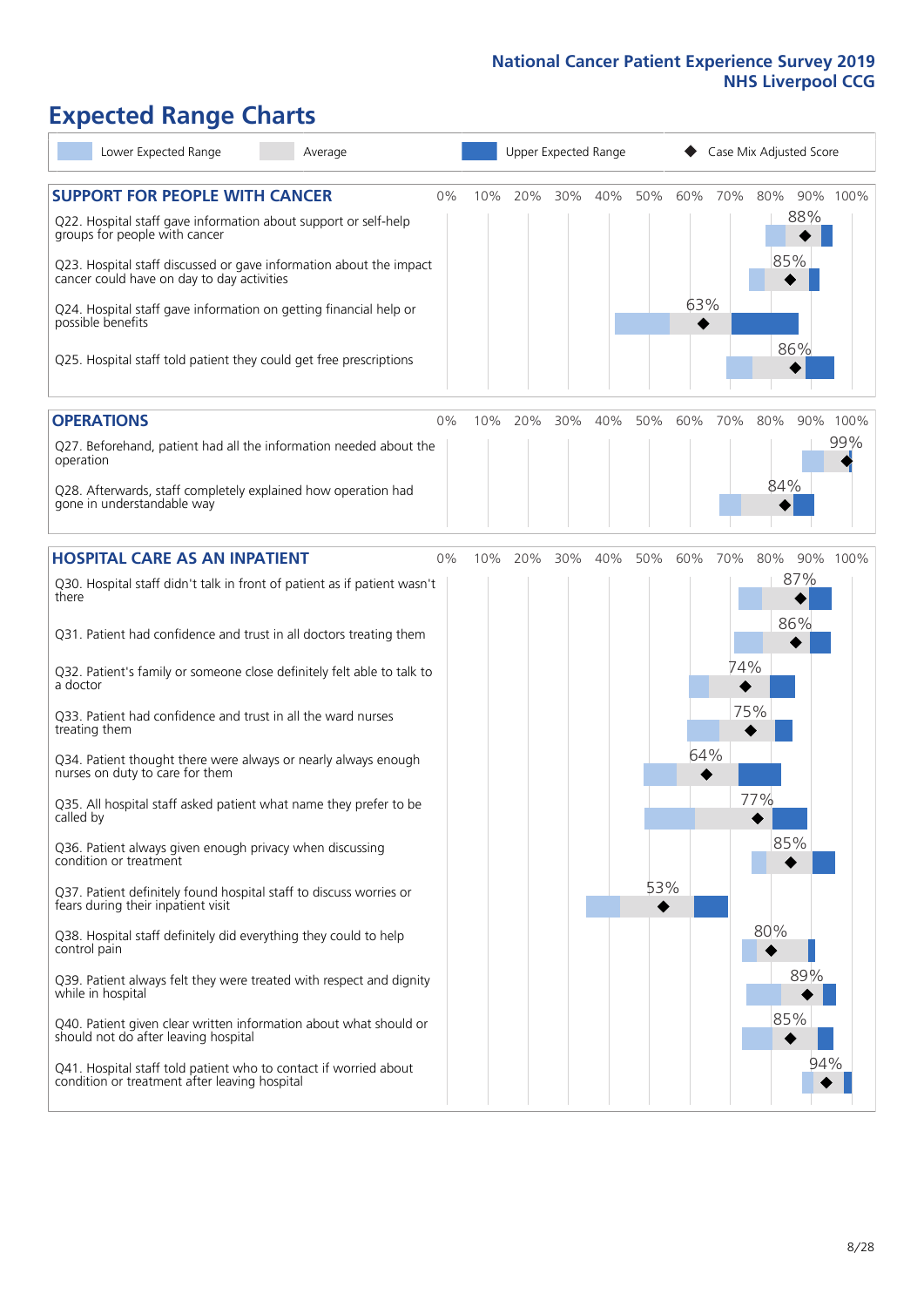# **Expected Range Charts**

| Lower Expected Range<br>Average                                                                                             |          |     |     |     | Upper Expected Range |     |     | Case Mix Adjusted Score |                |     |          |
|-----------------------------------------------------------------------------------------------------------------------------|----------|-----|-----|-----|----------------------|-----|-----|-------------------------|----------------|-----|----------|
| <b>HOSPITAL CARE AS A DAY PATIENT / OUTPATIENT 0%</b><br>Q43. Patient definitely found hospital staff to discuss worries or |          | 10% | 20% | 30% | 40%                  | 50% | 60% |                         | 70% 80%<br>75% |     | 90% 100% |
| fears during their outpatient or day case visit<br>Q44. Cancer doctor had the right documents at patient's last             |          |     |     |     |                      |     |     |                         |                |     | 95%      |
| outpatient appointment<br>Q46. Beforehand patient completely had all information needed                                     |          |     |     |     |                      |     |     |                         |                | 85% |          |
| about radiotherapy treatment<br>Q47. Patient completely given understandable information about                              |          |     |     |     |                      |     | 60% |                         |                |     |          |
| whether radiotherapy was working<br>Q49. Beforehand patient completely had all information needed                           |          |     |     |     |                      |     |     |                         | 83%            |     |          |
| about chemotherapy treatment<br>Q50. Patient given enough information about whether                                         |          |     |     |     |                      |     |     | 71%                     |                |     |          |
| chemotherapy was working in a completely understandable way                                                                 |          |     |     |     |                      |     |     |                         |                |     |          |
| <b>HOME CARE AND SUPPORT</b>                                                                                                | 0%       | 10% | 20% | 30% | 40%                  | 50% | 60% | 70%                     | 80%            |     | 90% 100% |
| Q51. Hospital staff definitely gave family or someone close all the<br>information needed to help care at home              |          |     |     |     |                      |     |     | 72%                     |                |     |          |
| Q52. Patient definitely given enough support from health or social<br>services during treatment                             |          |     |     |     |                      |     | 59% |                         |                |     |          |
| Q53. Patient definitely given enough support from health or social<br>services after treatment                              |          |     |     |     |                      | 53% |     |                         |                |     |          |
| <b>CARE FROM YOUR GENERAL PRACTICE</b>                                                                                      | $0\%$    | 10% | 20% | 30% | 40%                  | 50% | 60% | 70%                     | 80%            |     | 90% 100% |
| Q54. GP given enough information about patient's condition and<br>treatment                                                 |          |     |     |     |                      |     |     |                         |                |     | 97%      |
| Q55. General practice staff definitely did everything they could to<br>support patient during treatment                     |          |     |     |     |                      |     | 65% |                         |                |     |          |
| YOUR OVERALL NHS CARE                                                                                                       | 0%       | 10% | 20% | 30% | 40%                  | 50% | 60% | 70%                     | 80%            |     | 90% 100% |
| Q56. Different people treating and caring for patient always work<br>well together to give best possible care               |          |     |     |     |                      |     |     |                         | 79%            |     |          |
| Q57. Patient given a care plan                                                                                              |          |     |     |     | 40%                  |     |     |                         |                |     |          |
| Q58. Overall the administration of care was good or very good                                                               |          |     |     |     |                      |     |     |                         |                | 93% |          |
| Q59. Patient felt length of time for attending clinics and<br>appointments for cancer was about right                       |          |     |     |     |                      |     |     | 69%                     |                |     |          |
| Q60. Someone discussed with patient whether they would like to<br>take part in cancer research                              |          |     | 22% |     |                      |     |     |                         |                |     |          |
|                                                                                                                             | $\Omega$ |     | 2   | 3   | 4                    | 5   | 6   | 7                       | 8              | 9   | 10       |
| Q61. Patient's average rating of care scored from very poor to very<br>good                                                 |          |     |     |     |                      |     |     |                         |                | 9:0 |          |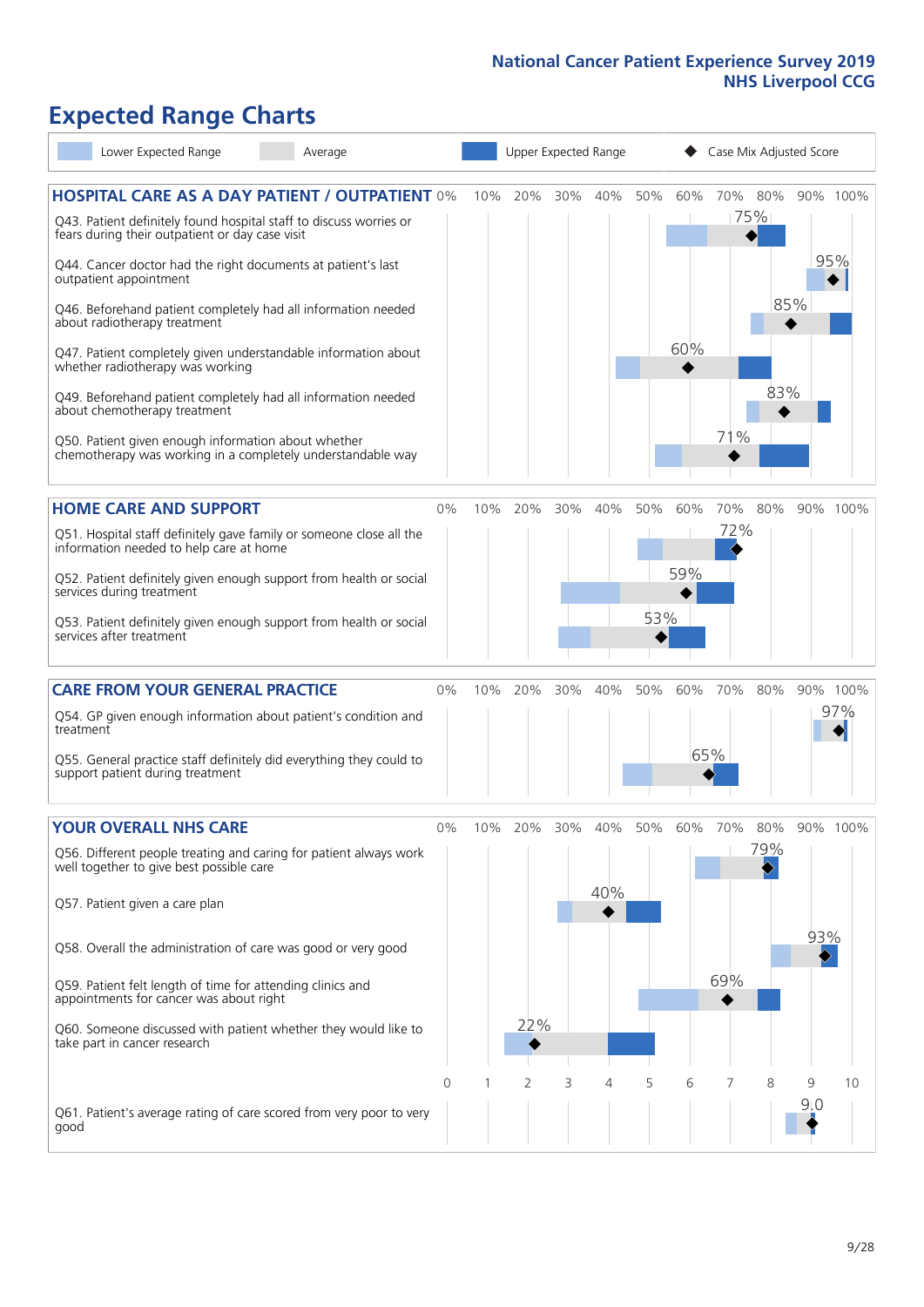# **Comparability Tables**

\* Indicates where a score has been suppressed because there are less than 21 responses.

\*\* No score available for 2018.

or  $\blacktriangledown$  $\blacktriangle$ 

Change 2018-2019: Indicates where 2019 score is significantly higher or lower than 2018 score Change Overall: Indicates significant change overall (2015, 2016, 2017, 2018 and 2019).

Adjusted Score below Lower Expected Range Adjusted Score between Upper and Lower Expected Ranges Adjusted Score above Upper Expected Range

|                                                                             |           |               | Unadjusted Scores |               |                         |                   | Case Mix Adjusted Scores |                                     |                |                   |
|-----------------------------------------------------------------------------|-----------|---------------|-------------------|---------------|-------------------------|-------------------|--------------------------|-------------------------------------|----------------|-------------------|
|                                                                             | 2018<br>n | 2018<br>Score | 2019<br>n         | 2019<br>Score | Change<br>2018-<br>2019 | Change<br>Overall | 2019<br>Score            | Lower<br>Expected Expected<br>Range | Upper<br>Range | National<br>Score |
| <b>SEEING YOUR GP</b>                                                       |           |               |                   |               |                         |                   |                          |                                     |                |                   |
| Q1. Saw GP once or twice before being told they needed to go<br>to hospital | 204       | 76%           | 176               | 73%           |                         |                   | 78%                      | 73%                                 | 85%            | 79%               |
| Q2. Patient thought they were seen as soon as necessary                     | 296       | 80%           | 268               | 77%           |                         |                   | 78%                      | 80%                                 | 88%            | 84%               |
| <b>DIAGNOSTIC TESTS</b>                                                     |           |               |                   |               |                         |                   |                          |                                     |                |                   |
| O5. Received all the information needed about the test                      | $***$     | $* *$         | 225               | 97%           |                         |                   | 98%                      | 92%                                 | 98%            | 95%               |
| Q6. The length of time waiting for the test to be done was<br>about right   | 222       | 84%           | 231               | 90%           |                         |                   | 90%                      | 84%                                 | 92%            | 88%               |
| Q7. Test results explained in completely understandable way                 | 226       | 84%           | 236               | 86%           |                         |                   | 87%                      | 75%                                 | 85%            | 80%               |

| <b>FINDING OUT WHAT WAS WRONG WITH YOU</b>                                                      |     |     |     |     |  |     |     |     |     |  |  |  |
|-------------------------------------------------------------------------------------------------|-----|-----|-----|-----|--|-----|-----|-----|-----|--|--|--|
| Q10. Patient told they could bring a family member or friend<br>when first told they had cancer | 278 | 77% | 257 | 77% |  | 76% | 71% | 83% | 77% |  |  |  |
| Q11. Patient felt they were told sensitively that they had cancer                               | 297 | 87% | 275 | 92% |  | 91% | 82% | 90% | 86% |  |  |  |
| Q12. Patient completely understood the explanation of what<br>was wrong                         | 303 | 75% | 276 | 78% |  | 80% | 68% | 79% | 73% |  |  |  |
| Q13. Patient given easy to understand written information<br>about the type of cancer they had  | 255 | 76% | 240 | 77% |  | 78% | 69% | 80% | 74% |  |  |  |

| <b>DECIDING THE BEST TREATMENT FOR YOU</b>                                                              |      |     |     |     |  |     |     |     |     |
|---------------------------------------------------------------------------------------------------------|------|-----|-----|-----|--|-----|-----|-----|-----|
| Q14. Patient felt that treatment options were completely<br>explained                                   | 263  | 86% | 245 | 88% |  | 88% | 79% | 88% | 83% |
| Q15. Patient felt possible side effects were definitely explained<br>in an understandable way           | 292  | 75% | 245 | 76% |  | 76% | 67% | 78% | 73% |
| Q16. Patient definitely given practical advice and support in<br>dealing with side effects of treatment | 288  | 71% | 256 | 72% |  | 71% | 61% | 73% | 67% |
| Q17. Patient definitely told about side effects that could affect<br>them in the future                 | 273  | 63% | 234 | 68% |  | 66% | 50% | 63% | 57% |
| Q18. Patient definitely involved as much as they wanted in<br>decisions about care and treatment        | $**$ | **  | 269 | 84% |  | 85% | 76% | 86% | 81% |

| <b>CLINICAL NURSE SPECIALIST (CNS)</b>                                                    |     |     |     |     |  |     |     |     |     |
|-------------------------------------------------------------------------------------------|-----|-----|-----|-----|--|-----|-----|-----|-----|
| Q19. Patient given the name of a CNS who would support them<br>through their treatment    | 289 | 93% | 257 | 95% |  | 95% | 89% | 95% | 92% |
| Q20. Patient found it very or quite easy to contact their CNS                             | 248 | 90% | 224 | 91% |  | 91% | 80% | 90% | 85% |
| Q21. Patient got understandable answers to important<br>questions all or most of the time | 229 | 91% | 216 | 87% |  | 88% | 83% | 92% | 87% |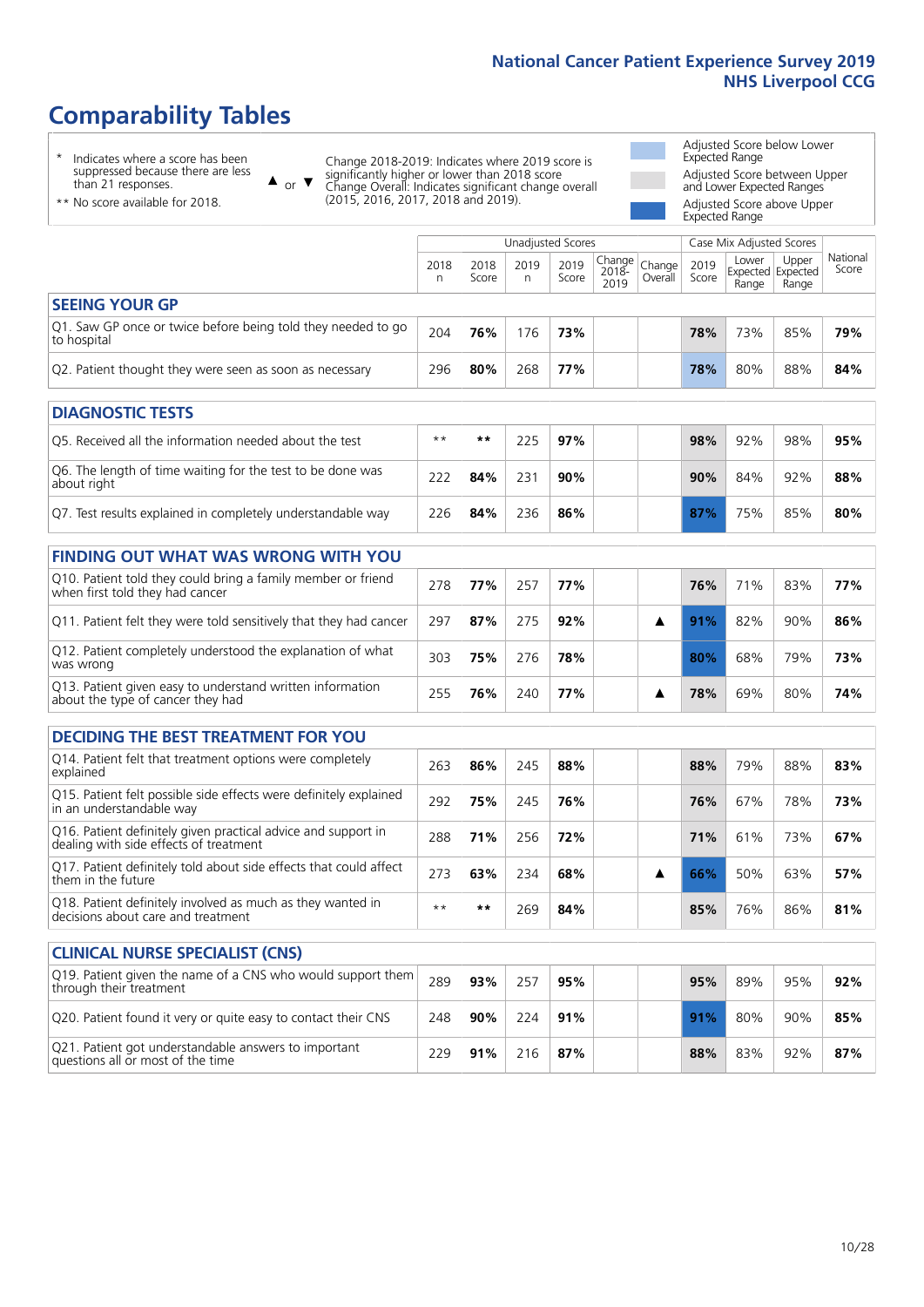# **Comparability Tables**

\* Indicates where a score has been suppressed because there are less than 21 responses.

\*\* No score available for 2018.

 $\triangle$  or  $\nabla$ 

Change 2018-2019: Indicates where 2019 score is significantly higher or lower than 2018 score Change Overall: Indicates significant change overall (2015, 2016, 2017, 2018 and 2019).

Adjusted Score below Lower Expected Range Adjusted Score between Upper and Lower Expected Ranges Adjusted Score above Upper Expected Range

|                                                                                                                   |           |               | <b>Unadjusted Scores</b> |               |                         |                   |               | Case Mix Adjusted Scores            |                |                   |
|-------------------------------------------------------------------------------------------------------------------|-----------|---------------|--------------------------|---------------|-------------------------|-------------------|---------------|-------------------------------------|----------------|-------------------|
|                                                                                                                   | 2018<br>n | 2018<br>Score | 2019<br>n                | 2019<br>Score | Change<br>2018-<br>2019 | Change<br>Overall | 2019<br>Score | Lower<br>Expected Expected<br>Range | Upper<br>Range | National<br>Score |
| <b>SUPPORT FOR PEOPLE WITH CANCER</b>                                                                             |           |               |                          |               |                         |                   |               |                                     |                |                   |
| Q22. Hospital staff gave information about support or self-help<br>groups for people with cancer                  | 231       | 88%           | 208                      | 87%           |                         | ▲                 | 88%           | 84%                                 | 92%            | 88%               |
| Q23. Hospital staff discussed or gave information about the<br>impact cancer could have on day to day activities  | 214       | 82%           | 175                      | 85%           |                         |                   | 85%           | 79%                                 | 89%            | 84%               |
| Q24. Hospital staff gave information on getting financial help or<br>possible benefits                            | 186       | 59%           | 167                      | 62%           |                         |                   | 63%           | 55%                                 | 70%            | 63%               |
| Q25. Hospital staff told patient they could get free prescriptions                                                | 133       | 85%           | 132                      | 85%           |                         | ▲                 | 86%           | 75%                                 | 89%            | 82%               |
| <b>OPERATIONS</b>                                                                                                 |           |               |                          |               |                         |                   |               |                                     |                |                   |
| Q27. Beforehand, patient had all the information needed about<br>the operation                                    | 179       | 95%           | 152                      | 99%           |                         |                   | 99%           | 93%                                 | 99%            | 96%               |
| Q28. Afterwards, staff completely explained how operation had<br>gone in understandable way                       | 176       | 80%           | 152                      | 83%           |                         |                   | 84%           | 73%                                 | 86%            | 79%               |
| <b>HOSPITAL CARE AS AN INPATIENT</b>                                                                              |           |               |                          |               |                         |                   |               |                                     |                |                   |
| Q30. Hospital staff didn't talk in front of patient as if patient<br>wasn't there                                 | $* *$     | $***$         | 155                      | 85%           |                         |                   | 87%           | 78%                                 | 89%            | 84%               |
| Q31. Patient had confidence and trust in all doctors treating<br>them                                             | $**$      | $***$         | 156                      | 85%           |                         |                   | 86%           | 78%                                 | 90%            | 84%               |
| Q32. Patient's family or someone close definitely felt able to talk<br>to a doctor                                | $* *$     | $***$         | 137                      | 74%           |                         |                   | 74%           | 65%                                 | 80%            | 72%               |
| Q33. Patient had confidence and trust in all the ward nurses<br>treating them                                     | $* *$     | $***$         | 154                      | 75%           |                         |                   | 75%           | 67%                                 | 81%            | 74%               |
| Q34. Patient thought there were always or nearly always<br>enough nurses on duty to care for them                 | $* *$     | $***$         | 153                      | 63%           |                         |                   | 64%           | 57%                                 | 72%            | 64%               |
| Q35. All hospital staff asked patient what name they prefer to<br>be called by                                    | $**$      | $***$         | 152                      | 78%           |                         |                   | 77%           | 61%                                 | 80%            | 71%               |
| Q36. Patient always given enough privacy when discussing<br>condition or treatment                                | $* *$     | $***$         | 154                      | 85%           |                         |                   | 85%           | 79%                                 | 90%            | 85%               |
| Q37. Patient definitely found hospital staff to discuss worries or<br>fears during their inpatient visit          | $**$      | $***$         | 115                      | 55%           |                         |                   | 53%           | 43%                                 | 61%            | 52%               |
| Q38. Hospital staff definitely did everything they could to help<br>control pain                                  | $* *$     | $***$         | 137                      | 79%           |                         |                   | 80%           | 76%                                 | 89%            | 83%               |
| Q39. Patient always felt they were treated with respect and<br>dignity while in hospital                          | $***$     | $***$         | 155                      | 88%           |                         |                   | 89%           | 83%                                 | 93%            | 88%               |
| Q40. Patient given clear written information about what should<br>or should not do after leaving hospital         | $* *$     | $***$         | 147                      | 84%           |                         |                   | 85%           | 80%                                 | 92%            | 86%               |
| Q41. Hospital staff told patient who to contact if worried about<br>condition or treatment after leaving hospital | $* *$     | $***$         | 148                      | 93%           |                         |                   | 94%           | 91%                                 | 98%            | 94%               |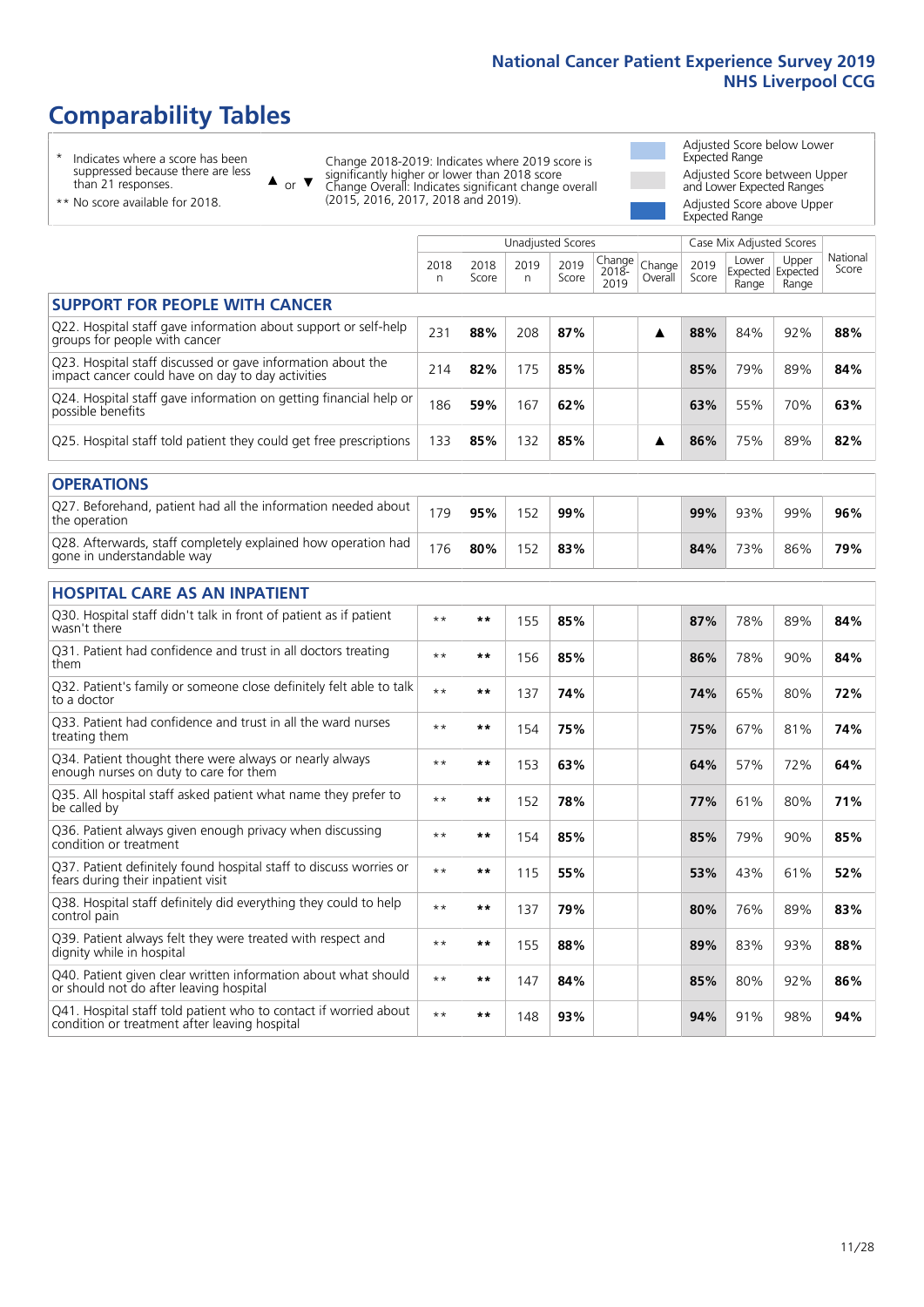## **Comparability Tables**

\* Indicates where a score has been suppressed because there are less than 21 responses.

\*\* No score available for 2018.

 $\triangle$  or  $\nabla$ 

Change 2018-2019: Indicates where 2019 score is significantly higher or lower than 2018 score Change Overall: Indicates significant change overall (2015, 2016, 2017, 2018 and 2019).

Adjusted Score below Lower Expected Range Adjusted Score between Upper and Lower Expected Ranges Adjusted Score above Upper Expected Range

|                                                                                                                       |              |               |            | <b>Unadjusted Scores</b> |                            |                   |               | Case Mix Adjusted Scores            |                |                   |
|-----------------------------------------------------------------------------------------------------------------------|--------------|---------------|------------|--------------------------|----------------------------|-------------------|---------------|-------------------------------------|----------------|-------------------|
|                                                                                                                       | 2018<br>n    | 2018<br>Score | 2019<br>n. | 2019<br>Score            | Change<br>$2018 -$<br>2019 | Change<br>Overall | 2019<br>Score | Lower<br>Expected Expected<br>Range | Upper<br>Range | National<br>Score |
| <b>HOSPITAL CARE AS A DAY PATIENT / OUTPATIENT</b>                                                                    |              |               |            |                          |                            |                   |               |                                     |                |                   |
| Q43. Patient definitely found hospital staff to discuss worries or<br>fears during their outpatient or day case visit | 239          | 72%           | 206        | 75%                      |                            |                   | 75%           | 64%                                 | 77%            | 71%               |
| Q44. Cancer doctor had the right documents at patient's last<br>outpatient appointment                                | 269          | 98%           | 233        | 96%                      |                            |                   | 95%           | 93%                                 | 98%            | 96%               |
| Q46. Beforehand patient completely had all information needed<br>about radiotherapy treatment                         | 96           | 90%           | 69         | 86%                      |                            |                   | 85%           | 78%                                 | 94%            | 86%               |
| Q47. Patient completely given understandable information<br>about whether radiotherapy was working                    | 88           | 63%           | 62         | 61%                      |                            |                   | 60%           | 48%                                 | 72%            | 60%               |
| Q49. Beforehand patient completely had all information needed<br>about chemotherapy treatment                         | 106          | 80%           | 97         | 84%                      |                            |                   | 83%           | 77%                                 | 92%            | 84%               |
| Q50. Patient given enough information about whether<br>chemotherapy was working in a completely understandable way    | 98           | 71%           | 90         | 74%                      |                            |                   | 71%           | 58%                                 | 77%            | 68%               |
| <b>HOME CARE AND SUPPORT</b>                                                                                          |              |               |            |                          |                            |                   |               |                                     |                |                   |
| Q51. Hospital staff definitely gave family or someone close all<br>the information needed to help care at home        | 253          | 63%           | 222        | 72%                      |                            | ▲                 | 72%           | 53%                                 | 66%            | 60%               |
| Q52. Patient definitely given enough support from health or<br>social services during treatment                       | 184          | 59%           | 145        | 58%                      |                            |                   | 59%           | 43%                                 | 62%            | 52%               |
| Q53. Patient definitely given enough support from health or<br>social services after treatment                        | 123          | 61%           | 101        | 51%                      |                            |                   | 53%           | 35%                                 | 55%            | 45%               |
| <b>CARE FROM YOUR GENERAL PRACTICE</b>                                                                                |              |               |            |                          |                            |                   |               |                                     |                |                   |
| Q54. GP given enough information about patient's condition<br>and treatment                                           | 252          | 96%           | 234        | 96%                      |                            |                   | 97%           | 92%                                 | 98%            | 95%               |
| Q55. General practice staff definitely did everything they could<br>to support patient during treatment               | 208          | 66%           | 171        | 64%                      |                            |                   | 65%           | 51%                                 | 66%            | 58%               |
| <b>YOUR OVERALL NHS CARE</b>                                                                                          |              |               |            |                          |                            |                   |               |                                     |                |                   |
| Q56. Different people treating and caring for patient always<br>work well together to give best possible care         | $\star\star$ | $***$         | 257        | 79%                      |                            |                   | 79%           | 67%                                 | 78%            | 73%               |
| Q57. Patient given a care plan                                                                                        | 240          | 43%           | 207        | 43%                      |                            |                   | 40%           | 31%                                 | 44%            | 38%               |
| Q58. Overall the administration of care was good or very good                                                         | 298          | 95%           | 267        | 94%                      |                            |                   | 93%           | 85%                                 | 93%            | 89%               |
| Q59. Patient felt length of time for attending clinics and<br>appointments for cancer was about right                 | 296          | 71%           | 266        | 70%                      |                            |                   | 69%           | 62%                                 | 77%            | 69%               |
| Q60. Someone discussed with patient whether they would like<br>to take part in cancer research                        | 286          | 29%           | 238        | 21%                      |                            |                   | 22%           | 21%                                 | 40%            | 30%               |
| Q61. Patient's average rating of care scored from very poor to<br>very good                                           | 293          | 9.0           | 263        | 9.0                      |                            |                   | 9.0           | 8.6                                 | 9.0            | 8.8               |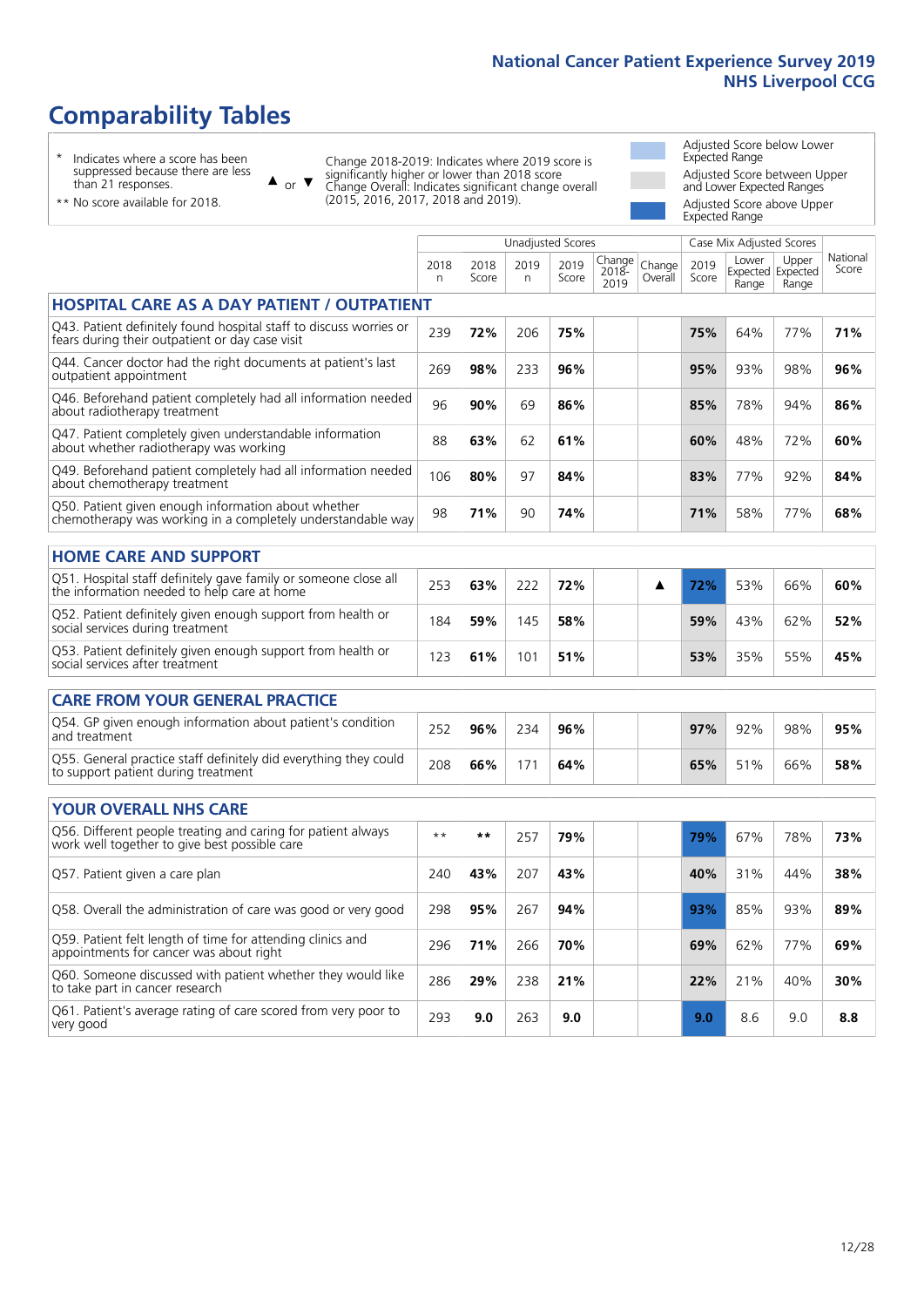## **Tumour Type Tables**

- \* Indicates where a score has been suppressed because there are less than 21 responses.
- n.a. Indicates that there were no respondents for that tumour group.

| <b>SEEING YOUR GP</b>                           |            |              |               |             |                    |                |                  |         | Tumour Group |         |                                         |                 |                                     |         |                |
|-------------------------------------------------|------------|--------------|---------------|-------------|--------------------|----------------|------------------|---------|--------------|---------|-----------------------------------------|-----------------|-------------------------------------|---------|----------------|
|                                                 |            | Brain<br>CNS | <b>Breast</b> | Colorectal  | ᠊ᢛ<br>Gynaecologic | Haematological | Head and<br>Neck | Lung    | Prostate     | Sarcoma | Skin                                    | Upper<br>Gastro | $\sigma$<br>Jrologica               | Other   | All<br>Cancers |
| Q1. Saw GP once or twice before being told they | <b>CCG</b> | n.a.         | $\star$       | $\star$     | $\star$            | 70%            | $\star$          | $\star$ | $\star$      | $\star$ | $\star$                                 | $\star$         | $\star$                             | $\star$ | 73%            |
| needed to go to hospital                        | National   | 59%          |               | 94% 75% 77% |                    |                |                  |         |              |         |                                         |                 | 67% 79% 71% 82% 71% 90% 74% 83% 74% |         | 79%            |
| Q2. Patient thought they were seen as soon as   | <b>CCG</b> | $\star$      |               | 86% 84%     | $\star$            | 77%            | $\star$          | 91%     | 68%          | $\star$ | $\star$                                 | $\star$         | 78%                                 | $\star$ | 77%            |
| necessary                                       | National   | 79%          |               |             |                    |                |                  |         |              |         | 89% 83% 81% 82% 81% 84% 86% 69% 85% 79% |                 | 85% 79%                             |         | 84%            |

#### **DIAGNOSTIC TESTS** Tumour Group

|                                                   |                                          | Brain   | <b>Breast</b> | olorectal<br>LGT<br>Ü | Gynaecological | Haematological | Head and<br>Neck | Lung    | Prostate | Sarcoma | Skin    | Upper<br>Gastro | Irological                                  | Other   | All<br>Cancers |
|---------------------------------------------------|------------------------------------------|---------|---------------|-----------------------|----------------|----------------|------------------|---------|----------|---------|---------|-----------------|---------------------------------------------|---------|----------------|
| Q5. Received all the information needed about     | <b>CCG</b>                               | $\star$ |               | 97% 100%              |                | 95%            | $\star$          |         | 100%     | $\star$ | $\star$ | $\star$         | 96%                                         | $\star$ | 97%            |
| the test                                          | National                                 | 93%     | 95%           | 95%                   | 93%            | 95%            |                  | 93% 95% | 95%      | 93%     | 96%     | 95%             | 95%                                         | 95%     | 95%            |
| Q6. The length of time waiting for the test to be | <b>CCG</b>                               | $\star$ |               | 97% 93%               |                | 88%            | $\star$          |         | 90% 91%  |         | $\star$ | $\star$         | 89%                                         | $\star$ | 90%            |
| done was about right                              | National 84% 91%                         |         |               | 88%                   |                |                |                  |         |          |         |         |                 | 86% 89% 88% 87% 87% 81% 87% 84% 87% 86% 88% |         |                |
| Q7. Test results explained in completely          | <b>CCG</b>                               | $\star$ |               | 87% 93%               |                | 82%            | $\star$          |         | 95% 87%  | $\star$ | $\star$ | $\star$         | 78%                                         | $\star$ | 86%            |
| understandable way                                | National 71% 83% 82% 77% 77% 79% 80% 80% |         |               |                       |                |                |                  |         |          |         |         |                 | 78% 84% 75% 80% 76% 80%                     |         |                |

| <b>FINDING OUT WHAT WAS WRONG WITH YOU</b>        |            |         |               |            |                |                |                         |                 | Tumour Group |         |         |                 |            |         |                |
|---------------------------------------------------|------------|---------|---------------|------------|----------------|----------------|-------------------------|-----------------|--------------|---------|---------|-----------------|------------|---------|----------------|
|                                                   |            | Brain   | <b>Breast</b> | Colorectal | Gynaecological | Haematological | aad and<br>Neck<br>Head | Lung            | Prostate     | Sarcoma | Skin    | Upper<br>Gastro | Urological | Other   | All<br>Cancers |
| Q10. Patient told they could bring a family       | <b>CCG</b> | $\star$ | 88%           | 87%        | $\star$        | 75%            | $\star$                 | 82%             | 63%          | $\star$ | $\star$ | $\star$         | 82%        | $\star$ | 77%            |
| member or friend when first told they had cancer  | National   | 85%     | 82%           | 82%        |                | 71% 71%        | 71%                     | 77%             | 79%          | 73%     | 69%     | 76%             | 73%        | 75%     | 77%            |
| Q11. Patient felt they were told sensitively that | <b>CCG</b> | $\star$ | 98%           | 91%        | $\star$        | 93%            | $\star$                 | 100% 96%        |              | $\star$ | $\star$ | $\star$         | 86%        | $\star$ | 92%            |
| they had cancer                                   | National   | 79%     | 89%           | 87%        | 82%            | 84%            | 87%                     | 83%             | 86%          | 84%     | 89%     | 81%             | 84%        | 83%     | 86%            |
| Q12. Patient completely understood the            | <b>CCG</b> | $\star$ | 81%           | 87%        |                | 72%            | $\star$                 | 87% 76%         |              | $\star$ | $\star$ | $\star$         | 79%        | $\star$ | 78%            |
| explanation of what was wrong                     | National   | 66%     | 77%           | 79%        | 73%            | 60%            | 78%                     | 76%             | 79%          | 67%     | 80%     | 70%             | 77%        | 70%     | 73%            |
| Q13. Patient given easy to understand written     | CCG        | $\star$ |               | 85% 85%    |                | 77%            | $\star$                 | $\star$         | 91%          | $\star$ | $\star$ | $\star$         | 81%        | $\star$ | 77%            |
| information about the type of cancer they had     | National   | 66%     |               | 78% 73%    |                | 71% 76%        |                         | 69% 67% 83% 67% |              |         | 84%     |                 | 67%   74%  | 65%     | 74%            |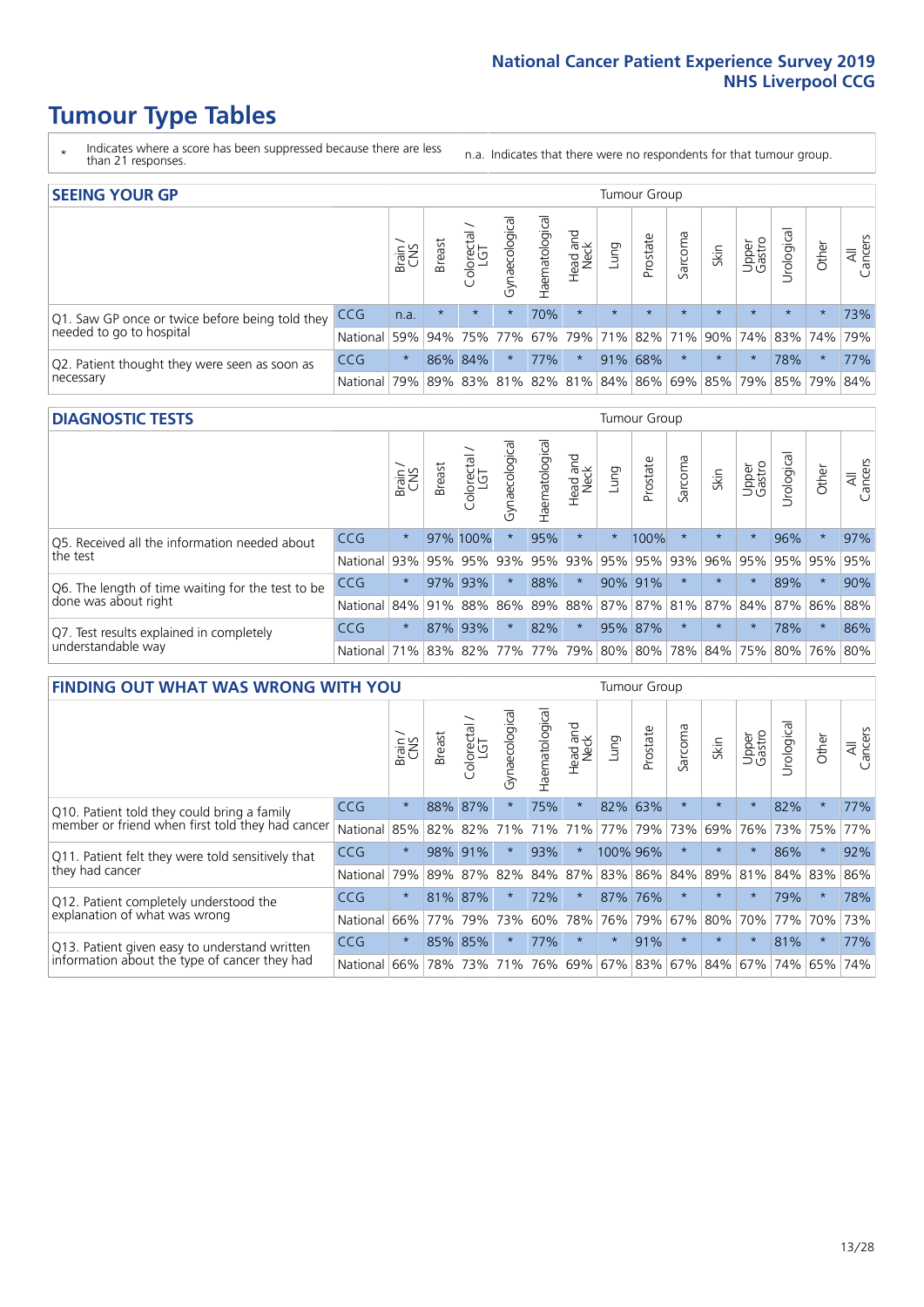## **Tumour Type Tables**

- \* Indicates where a score has been suppressed because there are less than 21 responses.
- n.a. Indicates that there were no respondents for that tumour group.

| <b>DECIDING THE BEST TREATMENT FOR YOU</b>         |          |         |               |                             |                |                |                         |         | <b>Tumour Group</b> |                                     |         |                 |            |         |                |
|----------------------------------------------------|----------|---------|---------------|-----------------------------|----------------|----------------|-------------------------|---------|---------------------|-------------------------------------|---------|-----------------|------------|---------|----------------|
|                                                    |          | Brain   | <b>Breast</b> | olorectal.<br>LGT<br>$\cup$ | Gynaecological | Haematological | ead and<br>Neck<br>Head | Lung    | Prostate            | arcoma<br>$\overline{2}$            | Skin    | Upper<br>Gastro | Jrological | Other   | All<br>Cancers |
| Q14. Patient felt that treatment options were      | CCG      | $\star$ | 83%           | 94%                         | $\star$        | 92%            | $\star$                 | $\star$ | 91%                 | $\star$                             |         | $\star$         | 87%        | $\star$ | 88%            |
| completely explained                               | National | 85%     | 85%           | 85%                         | 85%            | 82%            | 87%                     | 84%     | 83%                 | 83%                                 | 89%     | 81%             | 83%        | 79%     | 83%            |
| Q15. Patient felt possible side effects were       | CCG      | $\star$ |               | 75% 85%                     | $\star$        | 77%            | $\star$                 | $\star$ | 80%                 | $\star$                             |         | $\star$         | 73%        | $\star$ | 76%            |
| definitely explained in an understandable way      | National | 69%     | 74%           | 76%                         | 75%            | 69%            | 73%                     | 74%     | 73%                 | 73%                                 | 77%     | 72%             | 71%        | 70%     | 73%            |
| Q16. Patient definitely given practical advice and | CCG      | $\star$ | 74%           | 72%                         |                | 79%            | $\star$                 |         | 73% 72%             | $\star$                             | $\star$ | $\star$         | 79%        | $\star$ | 72%            |
| support in dealing with side effects of treatment  | National | 63%     | 70%           | 70%                         | 69%            | 65%            | 70%                     | 69%     | 65%                 | 66%                                 | 71%     | 66%             | 63%        | 64%     | 67%            |
| Q17. Patient definitely told about side effects    | CCG      | $\star$ | 61%           | 83%                         |                | 71%            | $\star$                 | $\star$ | 81%                 | $\star$                             | $\star$ | $\star$         | $\star$    | $\star$ | 68%            |
| that could affect them in the future               | National | 62%     | 57%           | 59%                         | 56%            | 51%            | 64%                     | 56%     | 66%                 | 54%                                 | 66%     | 53%             | 56%        | 52%     | 57%            |
| Q18. Patient definitely involved as much as they   | CCG      | $\star$ | 86%           | 86%                         | $\star$        | 83%            | $\star$                 | 87%     | 92%                 | $^\star$                            | $\star$ | $\star$         | 78%        | $\star$ | 84%            |
| wanted in decisions about care and treatment       | National | 79%     |               |                             |                |                |                         |         |                     | 81% 83% 81% 80% 81% 81% 84% 81% 87% |         | 79%             | 79%        | 78% 81% |                |

#### **CLINICAL NURSE SPECIALIST (CNS)** Tumour Group

|                                             |            | Brain   | Breast | Colorectal<br>LGT | ᢛ<br>Gynaecologic | Haematological | Head and<br>Neck | Lung     | Prostate | Sarcoma | Skin                        | Upper<br>Gastro | $\sigma$<br>Irologica | Other    | All<br>Cancers |
|---------------------------------------------|------------|---------|--------|-------------------|-------------------|----------------|------------------|----------|----------|---------|-----------------------------|-----------------|-----------------------|----------|----------------|
| Q19. Patient given the name of a CNS who    | <b>CCG</b> | $\star$ |        | 98% 89%           |                   | 95%            | $\star$          | 100% 92% |          |         | $\star$                     |                 | 96%                   | $\star$  | 95%            |
| would support them through their treatment  | National   | 95%     | 95%    | 92%               | 95%               | 92%            | 91%              | 94% 91%  |          | 91%     | 91%                         | 93%             | 85% 89%               |          | 92%            |
| Q20. Patient found it very or quite easy to | CCG        | $\star$ | 93%    | 96%               | $\star$           | 97%            | $\star$          | $\star$  | $\star$  | $\star$ | $\star$                     | $\star$         | $\star$               | $\star$  | 91%            |
| contact their CNS                           | National   | 86%     | 84%    | 88%               | 85%               |                |                  |          |          |         | 87% 86% 86% 80% 86% 90% 85% |                 | 83% 83% 85%           |          |                |
| Q21. Patient got understandable answers to  | CCG        | $\star$ | 82%    | 95%               | $\star$           | 88%            | $\star$          | $\star$  | $\star$  | $\star$ | $\star$                     | $\star$         | $\star$               | $^\star$ | 87%            |
| important questions all or most of the time | National   | 82%     | 87%    | 89%               |                   |                |                  |          |          |         | 86% 89% 88% 86% 87% 87% 93% |                 | 86% 87% 86% 87%       |          |                |

| <b>SUPPORT FOR PEOPLE WITH CANCER</b>                                                             |            |         |               |            |                |                |                         |             | Tumour Group |         |         |                 |            |         |                |
|---------------------------------------------------------------------------------------------------|------------|---------|---------------|------------|----------------|----------------|-------------------------|-------------|--------------|---------|---------|-----------------|------------|---------|----------------|
|                                                                                                   |            | Brain   | <b>Breast</b> | Colorectal | Gynaecological | Haematological | ead and<br>Neck<br>Head | Lung        | Prostate     | Sarcoma | Skin    | Upper<br>Gastro | Jrological | Other   | All<br>Cancers |
| Q22. Hospital staff gave information about<br>support or self-help groups for people with         | <b>CCG</b> | $\star$ | 95%           | $\star$    | $\star$        | 92%            | $\star$                 | $\star$     | $\star$      | $\star$ | $\star$ | $\star$         | $\star$    | $\star$ | 87%            |
| cancer                                                                                            | National   | 92%     | 92%           | 88%        | 87%            | 86%            | 88%                     | 87%         | 91%          | 86%     | 90%     | 88%             | 81%        | 83%     | 88%            |
| Q23. Hospital staff discussed or gave information<br>about the impact cancer could have on day to | CCG.       | $\star$ | 82%           | $\star$    | $\star$        | 92%            | $\ast$                  | $\star$     | $\star$      | $\star$ | $\star$ | $\star$         | $\star$    | $\star$ | 85%            |
| day activities                                                                                    | National   | 84%     | 86%           | 85%        | 82%            | 84%            | 84%                     | 83%         | 88%          | 81%     | 86%     | 83%             | 78%        | 79%     | 84%            |
| Q24. Hospital staff gave information on getting                                                   | CCG        | $\star$ | 69%           | $\star$    | $\star$        | 77%            | $\ast$                  | $\star$     | $\star$      | $\star$ |         | $\star$         | $\star$    | $\ast$  | 62%            |
| financial help or possible benefits                                                               | National   | 78%     | 68%           | 61%        | 66%            | 61%            | 67%                     | 72%         | 55%          | 64%     | 60%     | 64%             | 47%        | 59%     | 63%            |
| Q25. Hospital staff told patient they could get                                                   | CCG        | $\star$ | 81%           | $\star$    | $\star$        | 95%            | $\star$                 | $\star$     | $\star$      | $\star$ |         | $\star$         | $\star$    | $\star$ | 85%            |
| free prescriptions                                                                                | National   | 82%     | 81%           | 83%        | 79%            | 87%            |                         | 84% 86% 80% |              | 78%     | 71%     | 84%             | 73%        | 81%     | 82%            |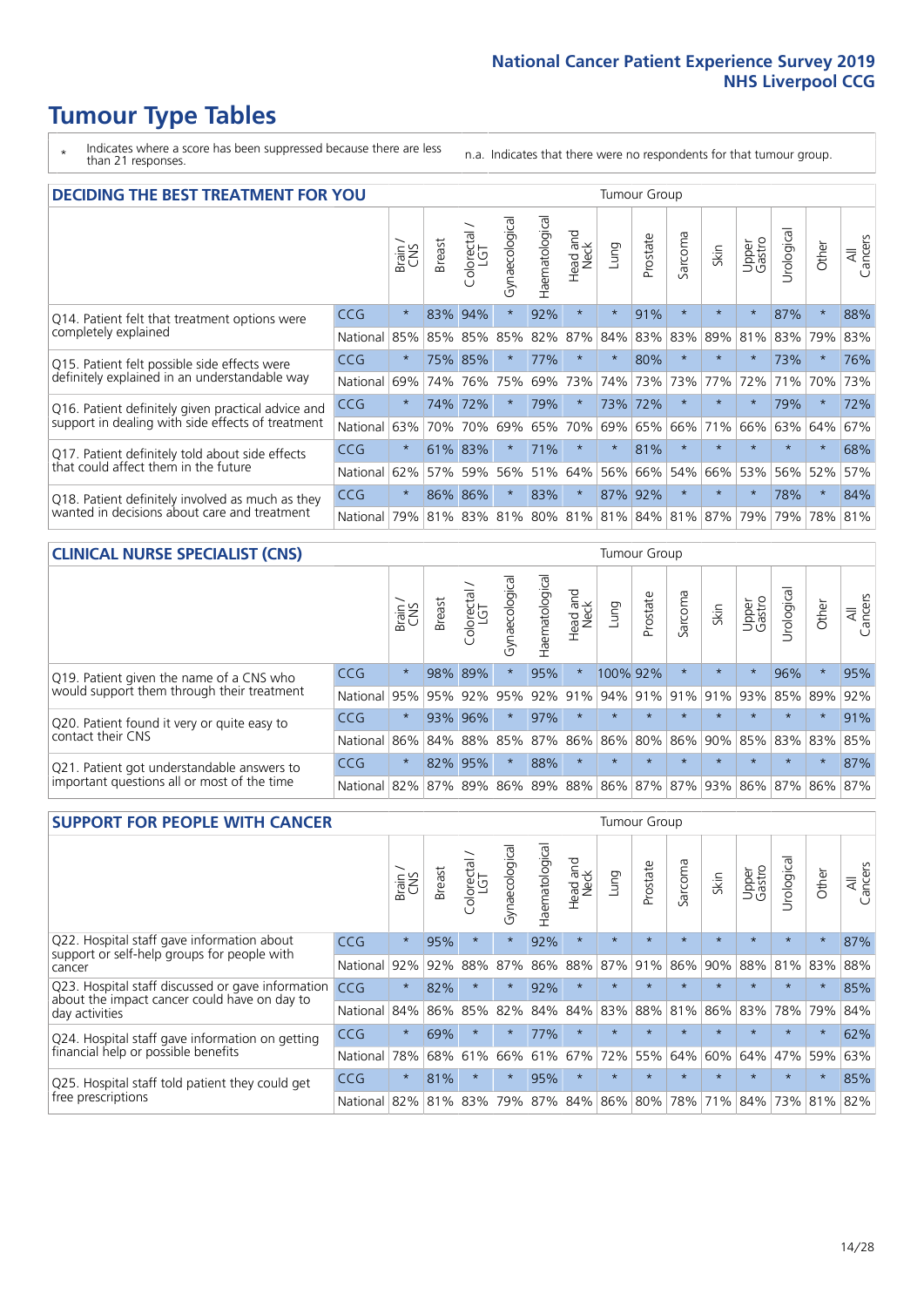## **Tumour Type Tables**

- \* Indicates where a score has been suppressed because there are less than 21 responses.
- n.a. Indicates that there were no respondents for that tumour group.

| <b>OPERATIONS</b>                                |              |              |               |                   |                    |                     |                  |             | Tumour Group        |         |         |                 |                                         |         |                |
|--------------------------------------------------|--------------|--------------|---------------|-------------------|--------------------|---------------------|------------------|-------------|---------------------|---------|---------|-----------------|-----------------------------------------|---------|----------------|
|                                                  |              | Brain<br>CNS | <b>Breast</b> | Colorectal<br>LGT | ᠊ᢛ<br>Gynaecologic | Haematological      | Head and<br>Neck | <b>Dung</b> | Prostate            | Sarcoma | Skin    | Upper<br>Gastro | Jrological                              | Other   | All<br>Cancers |
| Q27. Beforehand, patient had all the information | CCG          | $\star$      |               | 100% 96%          | $\star$            | $\star$             | $\star$          | $\star$     | $\star$             | $\star$ | $\star$ | $\star$         | 100%                                    | $\ast$  | 99%            |
| needed about the operation                       | National     | 96%          |               |                   | 97% 96% 96%        |                     |                  |             |                     |         |         |                 | 94% 96% 95% 97% 95% 96% 96% 95% 95% 95% |         | 96%            |
| Q28. Afterwards, staff completely explained how  | <b>CCG</b>   | $\star$      |               | 75% 92%           | $\star$            |                     | $\star$          | $\star$     | $\star$             | $\star$ | $\star$ | $^\star$        | 78%                                     | $\star$ | 83%            |
| operation had gone in understandable way         | National 76% |              |               |                   |                    | 79% 83% 79% 78% 79% |                  |             | 79% 78% 80% 82% 79% |         |         |                 |                                         | 76% 77% | 79%            |

#### **HOSPITAL CARE AS AN INPATIENT** Tumour Group

|                                                                                                  |              | Brain   | Breast  | Colorectal /<br>LGT | Gynaecological | Haematological          | Head and<br>Neck | Lung    | Prostate | Sarcoma | Skin                | Upper<br>Gastro | Urological | Other   | All<br>Cancers |
|--------------------------------------------------------------------------------------------------|--------------|---------|---------|---------------------|----------------|-------------------------|------------------|---------|----------|---------|---------------------|-----------------|------------|---------|----------------|
| Q30. Hospital staff didn't talk in front of patient                                              | CCG          | $\star$ | 92%     | 87%                 | $\star$        | 85%                     | $\star$          | $\star$ | $\star$  | $\star$ | $\star$             | $\star$         | $\star$    | $\star$ | 85%            |
| as if patient wasn't there                                                                       | National     | 81%     | 86%     | 81%                 | 83%            | 84%                     | 83%              | 81%     | 88%      | 86%     | 86%                 | 81%             | 83%        | 82%     | 84%            |
| Q31. Patient had confidence and trust in all                                                     | CCG          | $\star$ | 85% 91% |                     |                | 78%                     | $\star$          | $\star$ | $\star$  | $\star$ | $\star$             | $\star$         | $\star$    | $\star$ | 85%            |
| doctors treating them                                                                            | National     | 82%     |         | 83% 85%             | 83%            | 82%                     |                  | 87% 83% | 89%      | 86%     | 85%                 | 81%             | 85%        | 80%     | 84%            |
| Q32. Patient's family or someone close definitely                                                | CCG          | $\star$ | 67%     | $\star$             |                | 76%                     | $\star$          | $\star$ | $\star$  | $\star$ | $\star$             | $\star$         | $\star$    | $\star$ | 74%            |
| felt able to talk to a doctor                                                                    | National     | 67%     | 72%     | 73%                 | 72%            | 74%                     | 75%              | 74%     | 72%      | 71%     | 74%                 | 73%             | 71%        | 69%     | 72%            |
| Q33. Patient had confidence and trust in all the                                                 | CCG          | $\star$ | 62% 77% |                     | $\star$        | 74%                     | $\star$          | $\star$ | $\star$  | $\star$ | $\star$             | $\star$         | $\star$    | $\star$ | 75%            |
| ward nurses treating them                                                                        | National 72% |         | 73%     | 72%                 | 71%            | 77%                     |                  | 75% 77% | 79%      | 74%     | 75%                 | 73%             | 77%        | 69%     | 74%            |
| Q34. Patient thought there were always or nearly                                                 | CCG          | $\star$ | 46% 68% |                     | $\star$        | 67%                     | $\star$          | $\star$ | $\star$  | $\star$ | $\star$             | $\star$         | $\star$    | $\star$ | 63%            |
| always enough nurses on duty to care for them                                                    | National     | 68%     | 64%     | 62%                 | 63%            | 63%                     | 65%              | 68%     | 72%      | 65%     | 70%                 | 65%             | 66%        | 60%     | 64%            |
| Q35. All hospital staff asked patient what name                                                  | CCG          | $\star$ | 48%     | 86%                 | $\star$        | 81%                     | $\star$          | $\star$ | $\star$  | $\star$ | $\star$             | $\star$         | $\star$    | $\star$ | 78%            |
| they prefer to be called by                                                                      | National     | 68%     | 62%     | 74%                 | 65%            | 72%                     |                  | 71% 76% | 72%      | 74%     | 70%                 | 78%             | 76%        | 69%     | 71%            |
| Q36. Patient always given enough privacy when                                                    | CCG          | $\star$ | 85%     | 91%                 | $\star$        | 85%                     | $\star$          | $\star$ | $\star$  | $\star$ | $\star$             | $\star$         | $\star$    | $\star$ | 85%            |
| discussing condition or treatment                                                                | National 78% |         |         | 84% 85%             | 81%            | 86%                     |                  | 87% 84% | 88%      | 84%     | 84%                 | 84%             | 85%        | 82%     | 85%            |
| Q37. Patient definitely found hospital staff to                                                  | <b>CCG</b>   | $\star$ | 52%     | $\star$             | $\star$        | 57%                     | $\star$          | $\star$ | $\star$  | $\star$ | n.a.                | $\star$         | $\star$    | $\star$ | 55%            |
| discuss worries or fears during their inpatient visit                                            | National     | 45%     | 51%     | 55% 51%             |                | 56%                     |                  | 52% 49% | 53%      | 54%     | 51%                 |                 | 53% 49%    | 46%     | 52%            |
| Q38. Hospital staff definitely did everything they                                               | CCG          | $\star$ | 83%     | $\star$             | $\star$        | 80%                     | $\star$          | $\star$ | $\star$  | $\star$ | $\star$             | $\star$         | $\star$    | $\star$ | 79%            |
| could to help control pain                                                                       | National     | 85%     | 83%     | 84%                 | 82%            | 82%                     |                  | 80% 84% | 85%      | 83%     | 85%                 | 82%             | 81%        | 82%     | 83%            |
| Q39. Patient always felt they were treated with                                                  | CCG          | $\star$ | 81% 91% |                     | $\star$        | 93%                     | $\star$          | $\star$ | $\star$  | $\star$ | $\star$             | $\star$         | $\star$    | $\star$ | 88%            |
| respect and dignity while in hospital                                                            | National     | 85%     | 87%     | 87%                 | 85%            | 89%                     |                  | 87% 88% | 91%      | 89%     | 89%                 | 88%             | 90%        | 86%     | 88%            |
| Q40. Patient given clear written information<br>about what should or should not do after leaving | CCG          | $\star$ | 92%     | 77%                 |                | 81%                     | $\star$          | $\star$ | $\star$  | $\star$ | $\star$             | $\star$         | $\star$    | $\star$ | 84%            |
| hospital                                                                                         | National 80% |         | 89%     | 86%                 | 86%            | 83%                     |                  | 87% 82% | 91%      | 85%     | 90%                 | 82%             | 87%        | 83%     | 86%            |
| Q41. Hospital staff told patient who to contact<br>if worried about condition or treatment after | CCG          | $\star$ | 96% 91% |                     | $\star$        | 100%                    | $\star$          | $\star$ | $\star$  | $\star$ | $\star$             | $\star$         | $\star$    | $\star$ | 93%            |
| leaving hospital                                                                                 | National 94% |         |         |                     |                | 95% 95% 93% 96% 93% 92% |                  |         |          |         | 96% 94% 95% 92% 92% |                 |            | 93%     | 94%            |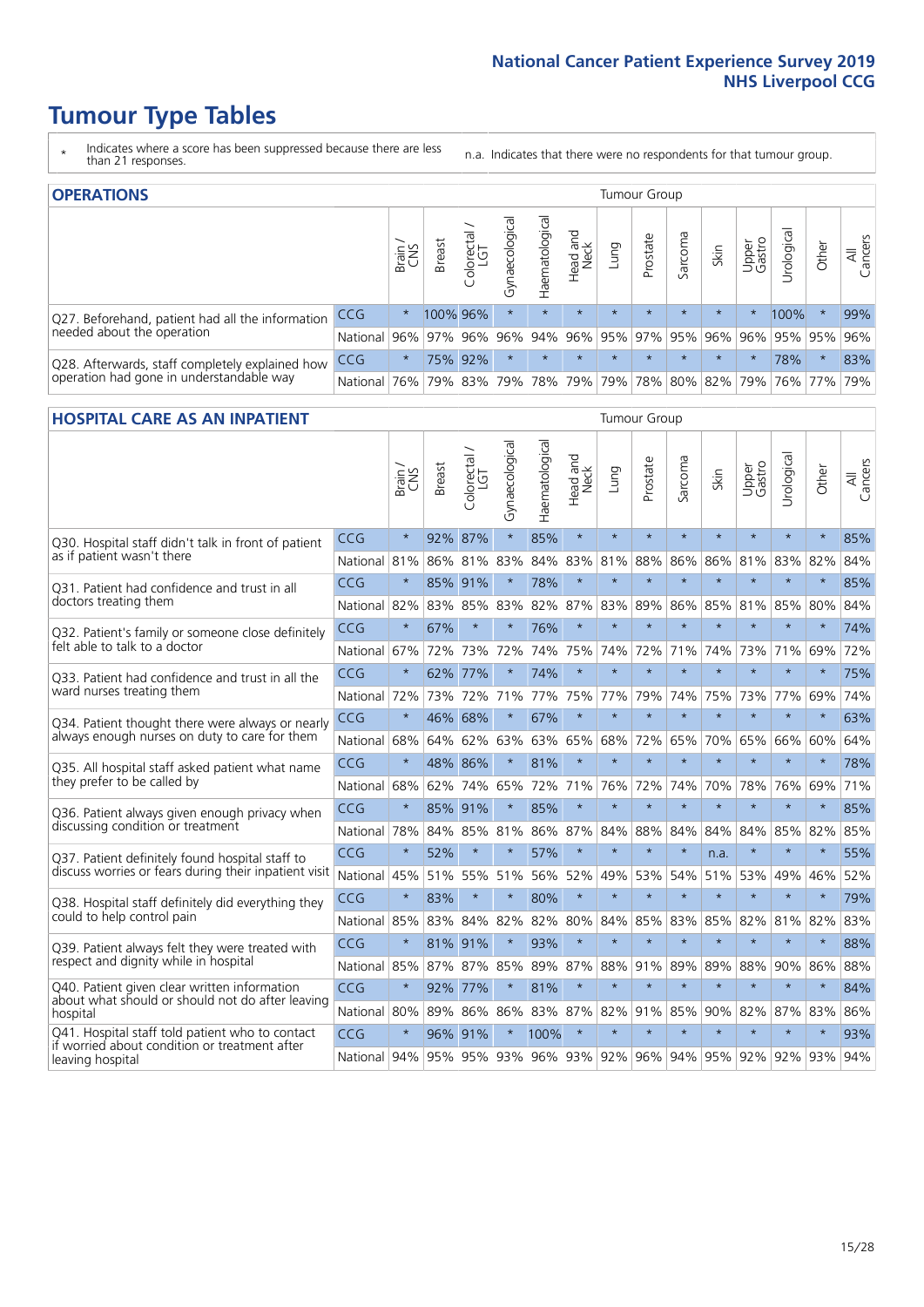# **Tumour Type Tables**

- \* Indicates where a score has been suppressed because there are less than 21 responses.
- n.a. Indicates that there were no respondents for that tumour group.

| <b>HOSPITAL CARE AS A DAY PATIENT / OUTPATIENT</b>                                                                    |            |         |               |            |                |                |                        |         |          | <b>Tumour Group</b>      |         |                 |            |         |                |  |  |  |  |  |  |  |
|-----------------------------------------------------------------------------------------------------------------------|------------|---------|---------------|------------|----------------|----------------|------------------------|---------|----------|--------------------------|---------|-----------------|------------|---------|----------------|--|--|--|--|--|--|--|
|                                                                                                                       |            | Brain   | <b>Breast</b> | Colorectal | Gynaecological | Haematological | ad and<br>Neck<br>Head | Lung    | Prostate | arcoma<br>$\overline{ }$ | Skin    | Upper<br>Gastro | Urological | Other   | All<br>Cancers |  |  |  |  |  |  |  |
| Q43. Patient definitely found hospital staff to                                                                       | CCG        | $\star$ | 68%           | 88%        | $\star$        | 84%            | $\star$                | $\star$ | $\star$  | $\star$                  | $\star$ | $\star$         | $\star$    | $\star$ | 75%            |  |  |  |  |  |  |  |
| discuss worries or fears during their outpatient or<br>day case visit                                                 | National   | 66%     | 68%           | 73%        | 70%            | 73%            | 72%                    | 70%     | 74%      | 72%                      | 72%     | 71%             | 67%        | 68%     | 71%            |  |  |  |  |  |  |  |
| Q44. Cancer doctor had the right documents at<br>patient's last outpatient appointment                                | <b>CCG</b> | $\star$ | 95%           | 96%        | $\star$        | 97%            | $\star$                | $\star$ | $\star$  | $\star$                  | $\star$ | $\star$         | 96%        | $\star$ | 96%            |  |  |  |  |  |  |  |
|                                                                                                                       | National   | 94%     | 96%           | 96%        | 96%            | 97%            | 96%                    | 96%     | 96%      | 96%                      | 96%     | 94%             | 96%        | 95%     | 96%            |  |  |  |  |  |  |  |
| Q46. Beforehand patient completely had<br>all information needed about radiotherapy                                   | CCG        | n.a.    | 95%           | $\star$    |                |                | $\star$                | ÷       | $\star$  | $\star$                  | n.a.    | $\star$         | ÷          | $\ast$  | 86%            |  |  |  |  |  |  |  |
| treatment                                                                                                             | National   | 91%     | 88%           | 83%        | 88%            | 84%            | 86%                    | 86%     | 88%      | 88%                      | 84%     | 86%             | 83%        | 84%     | 86%            |  |  |  |  |  |  |  |
| Q47. Patient completely given understandable<br>information about whether radiotherapy was                            | CCG        | n.a.    | $\star$       | $\star$    |                |                | $\star$                | $\star$ | $\star$  | $\star$                  |         | $\star$         | $\star$    | $\star$ | 61%            |  |  |  |  |  |  |  |
| working                                                                                                               | National   | 56%     | 60%           | 57%        | 61%            | 62%            | 63%                    | 59%     | 60%      | 67%                      | 57%     | 52%             | 59%        | 59%     | 60%            |  |  |  |  |  |  |  |
| Q49. Beforehand patient completely had all                                                                            | CCG        | n.a.    | $\star$       | $\star$    | $\star$        | 95%            | $\star$                | $\star$ | $\star$  | $\star$                  | n.a.    | $\star$         | $\star$    | $\ast$  | 84%            |  |  |  |  |  |  |  |
| information needed about chemotherapy<br>treatment                                                                    | National   | 80%     | 82%           | 86%        | 87%            | 85%            | 79%                    | 84%     | 86%      | 86%                      | 90%     | 84%             | 85%        | 85%     | 84%            |  |  |  |  |  |  |  |
| Q50. Patient given enough information about<br>whether chemotherapy was working in a<br>completely understandable way | <b>CCG</b> | n.a.    | $\star$       | $\star$    | $\star$        | 86%            | $\star$                | $\star$ | $\star$  | $\star$                  | n.a.    | $\star$         | $\star$    | $\ast$  | 74%            |  |  |  |  |  |  |  |
|                                                                                                                       | National   | 54%     | 62%           | 64%        | 68%            | 75%            |                        | 57% 67% | 66%      | 71%                      | 79%     | 61%             | 68%        | 69%     | 68%            |  |  |  |  |  |  |  |

#### **HOME CARE AND SUPPORT** Tumour Group

|                                                                                                                   |            | Brain   | <b>Breast</b> | olorectal<br>LGT<br>Ũ | ᢛ<br>Gynaecologic | Haematological | ad and<br>Neck<br>Head | <b>Dung</b> | Prostate | Sarcoma | Skin    | Upper<br>Gastro | Urological | Other   | All<br>Cancers |
|-------------------------------------------------------------------------------------------------------------------|------------|---------|---------------|-----------------------|-------------------|----------------|------------------------|-------------|----------|---------|---------|-----------------|------------|---------|----------------|
| Q51. Hospital staff definitely gave family or<br>someone close all the information needed to<br>help care at home | <b>CCG</b> | $\star$ | 72%           | 64%                   |                   | 77%            | $\star$                | 77%         | $\star$  | $\star$ | $\star$ | $\star$         | 64%        | $\ast$  | 72%            |
|                                                                                                                   | National   | 58%     | 58%           | 63%                   | 57%               | 62%            | 67%                    | 59%         | 61%      |         | 62% 65% | 60%             | 59% 55%    |         | 60%            |
| Q52. Patient definitely given enough support<br>from health or social services during treatment                   | <b>CCG</b> | $\star$ | 62%           | $\star$               | $\star$           | 59%            | $\star$                | $\star$     | $\star$  | $\star$ | $\star$ | $\star$         | $\star$    | $\star$ | 58%            |
|                                                                                                                   | National   | 42%     | 52%           | 60%                   | $ 45\% $          | 51%            | 59%                    | 50%         | 48%      |         | 53% 57% | 54%             | 48% 51%    |         | 52%            |
| Q53. Patient definitely given enough support<br>from health or social services after treatment                    | CCG        | n.a.    | 57%           |                       | $\star$           |                | $\star$                | $\star$     | $\star$  |         | $\star$ | $\star$         | $\star$    | $\star$ | 51%            |
|                                                                                                                   | National   | 139%    |               | 41% 53%               | 39%               | 43%            | 56%                    | 40%         | 46%      | 48% 59% |         | 47%             | 44%        | 44%     | 45%            |

| <b>CARE FROM YOUR GENERAL PRACTICE</b>                                                                     |              |               |               |                   |                | Tumour Group   |                  |         |                                     |         |         |                 |                 |         |                |
|------------------------------------------------------------------------------------------------------------|--------------|---------------|---------------|-------------------|----------------|----------------|------------------|---------|-------------------------------------|---------|---------|-----------------|-----------------|---------|----------------|
|                                                                                                            |              | Brain.<br>CNS | <b>Breast</b> | Colorectal<br>LGT | Gynaecological | Haematological | Head and<br>Neck | Lung    | Prostate                            | Sarcoma | Skin    | Upper<br>Gastro | Urological      | Other   | All<br>Cancers |
| Q54. GP given enough information about<br>patient's condition and treatment                                | <b>CCG</b>   | $\star$       |               | 91% 96%           |                | 98%            | $\star$          |         | 95% 100%                            | $\star$ | $\star$ | $\star$         | 100%            | $\ast$  | 96%            |
|                                                                                                            | National 91% |               |               | 96% 95%           | 95%            |                |                  |         | 96% 94% 94% 96% 94% 96% 93% 95% 94% |         |         |                 |                 |         | 95%            |
| Q55. General practice staff definitely did<br>everything they could to support patient during<br>treatment | <b>CCG</b>   | n.a.          | 59%           | $\star$           | $\star$        | 58%            | $\star$          | $\star$ | $\star$                             | $\star$ | $\star$ | $\star$         | $\star$         | $\star$ | 64%            |
|                                                                                                            | National 55% |               |               | 58% 59%           | 56%            |                |                  |         | 56% 59% 56% 64%                     |         | 56% 65% |                 | 59%   59%   55% |         | 58%            |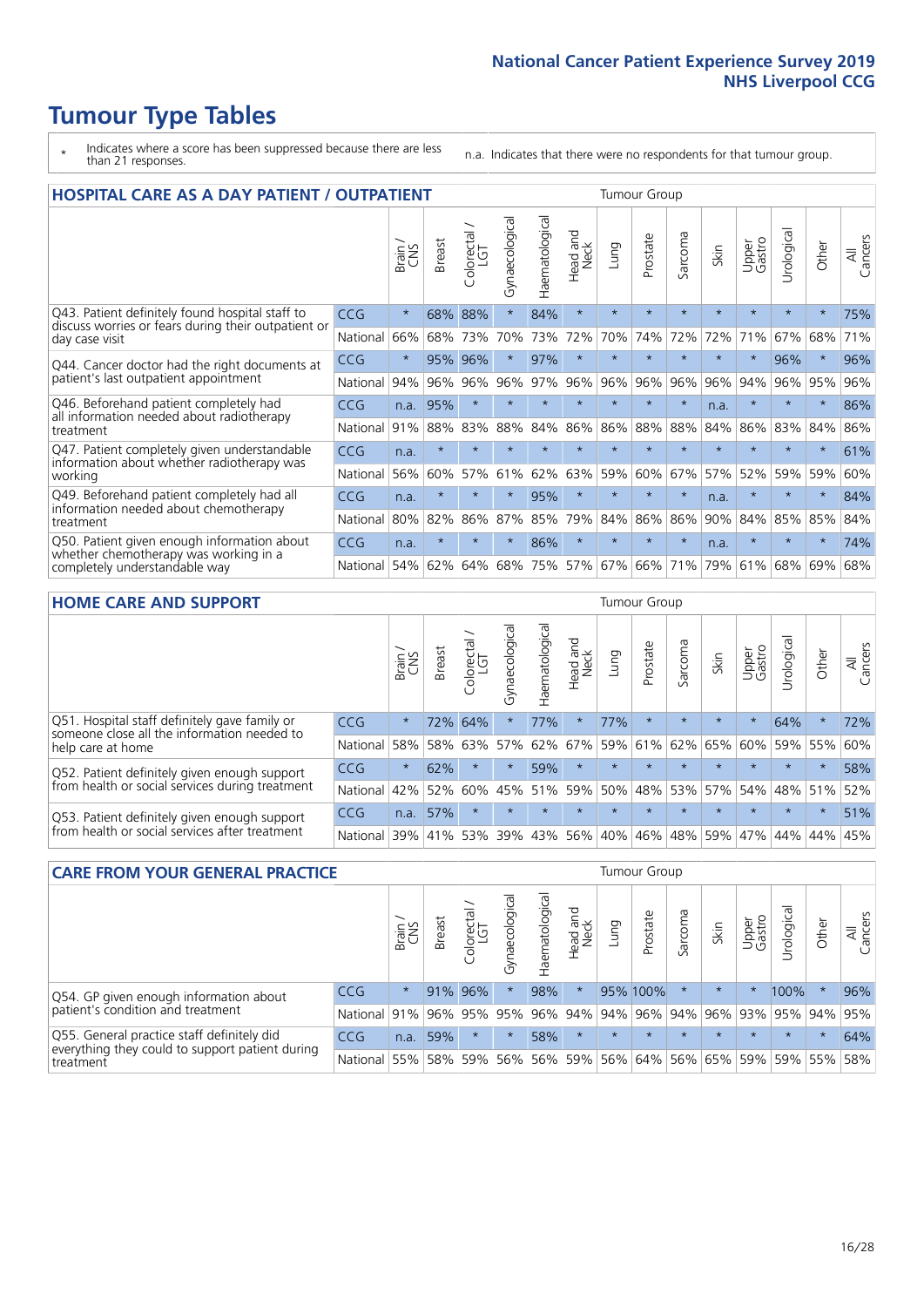## **Tumour Type Tables**

- \* Indicates where a score has been suppressed because there are less than 21 responses.
- n.a. Indicates that there were no respondents for that tumour group.

#### **YOUR OVERALL NHS CARE** THE CONSTRUCTION OF THE THROUP GROUP TUMOUR GROUP

| UN V V LIVALL IVI 19 GAINL |              |               |                             |                |                |                                |            |          |                                |         |                 |               |          |                |  |  |  |  |  |  |
|----------------------------|--------------|---------------|-----------------------------|----------------|----------------|--------------------------------|------------|----------|--------------------------------|---------|-----------------|---------------|----------|----------------|--|--|--|--|--|--|
|                            | Brain<br>CNS | <b>Breast</b> | colorectal<br>LGT<br>$\cup$ | Gynaecological | Haematological | <b>Bad and</b><br>Neck<br>Head | Lung       | Prostate | arcoma<br>$\sqrt{ }$           | Skin    | Upper<br>Gastro | ී<br>Urologia | Other    | All<br>Cancers |  |  |  |  |  |  |
| <b>CCG</b>                 | $\star$      | 80%           | 90%                         |                | 80%            | $\star$                        | 91%        | 83%      | $\star$                        | $\star$ | $\star$         | 80%           | $\ast$   | 79%            |  |  |  |  |  |  |
| National                   | 60%          | 73%           | 73%                         | 69%            | 75%            | 73%                            | 73%        | 75%      | 70%                            | 79%     | 69%             | 74%           | 68%      | 73%            |  |  |  |  |  |  |
| <b>CCG</b>                 | $\star$      | 61%           | 36%                         |                | 39%            | $\ast$                         | $\star$    | 57%      | $\star$                        | $\star$ | $\star$         | $\star$       | $\ast$   | 43%            |  |  |  |  |  |  |
| National                   | 36%          | 41%           | 40%                         | 34%            | 36%            | 39%                            | 36%        | 40%      | 34%                            | 44%     | 36%             | 33%           | 31%      | 38%            |  |  |  |  |  |  |
| <b>CCG</b>                 | $\star$      | 90%           | 90%                         |                | 94%            | $\ast$                         |            |          | $\ast$                         | $\star$ |                 |               | $\star$  | 94%            |  |  |  |  |  |  |
| National                   | 85%          | 90%           | 88%                         | 87%            |                | 90%                            |            |          | 88%                            | 90%     | 86%             | 85%           |          | 89%            |  |  |  |  |  |  |
| <b>CCG</b>                 | $\star$      | 64%           | 90%                         | $\star$        | 65%            | $\star$                        |            |          | $\star$                        | $\ast$  | $\star$         | 77%           | $\ast$   | 70%            |  |  |  |  |  |  |
| National                   | 58%          | 68%           | 73%                         | 66%            | 66%            | 71%                            | 71%        | 76%      | 68%                            | 73%     | 66%             | 75%           | 64%      | 69%            |  |  |  |  |  |  |
| <b>CCG</b>                 | $\star$      | 26%           | 12%                         |                | 24%            | $\star$                        | $\star$    | 17%      | $\star$                        | $\star$ |                 | 21%           | $\ast$   | 21%            |  |  |  |  |  |  |
| National                   | 42%          | 30%           | 32%                         | 31%            | 33%            |                                | 34%        | 31%      | 36%                            | 20%     | 36%             | 21%           | 32%      | 30%            |  |  |  |  |  |  |
| <b>CCG</b>                 | $\star$      | 9.0           | 8.8                         | $\star$        | 9.0            | $\ast$                         | 9.4        | 9.3      | $\star$                        | $\star$ | $\star$         | 9.0           | $^\star$ | 9.0            |  |  |  |  |  |  |
| National                   | 8.6          | 8.9           | 8.8                         | 8.7            | 8.9            | 8.8                            | 8.8        | 8.8      | 8.8                            | 8.9     | 8.7             | 8.7           | 8.7      | 8.8            |  |  |  |  |  |  |
|                            |              |               |                             |                |                |                                | 91%<br>21% |          | 100%100%<br>90% 88%<br>73% 92% |         |                 |               |          | 100%<br>87%    |  |  |  |  |  |  |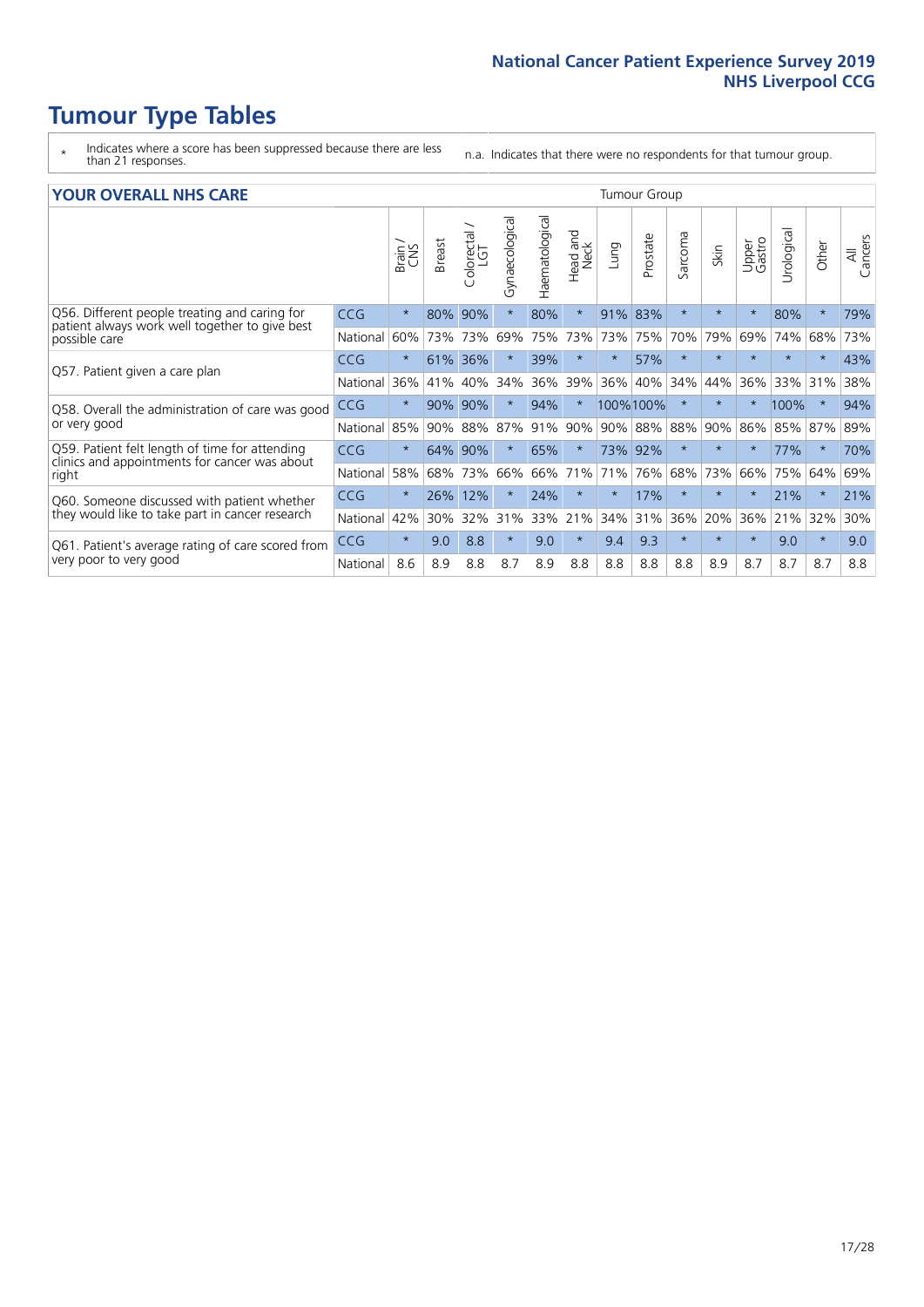### **Year on Year Charts**





#### **DIAGNOSTIC TESTS**





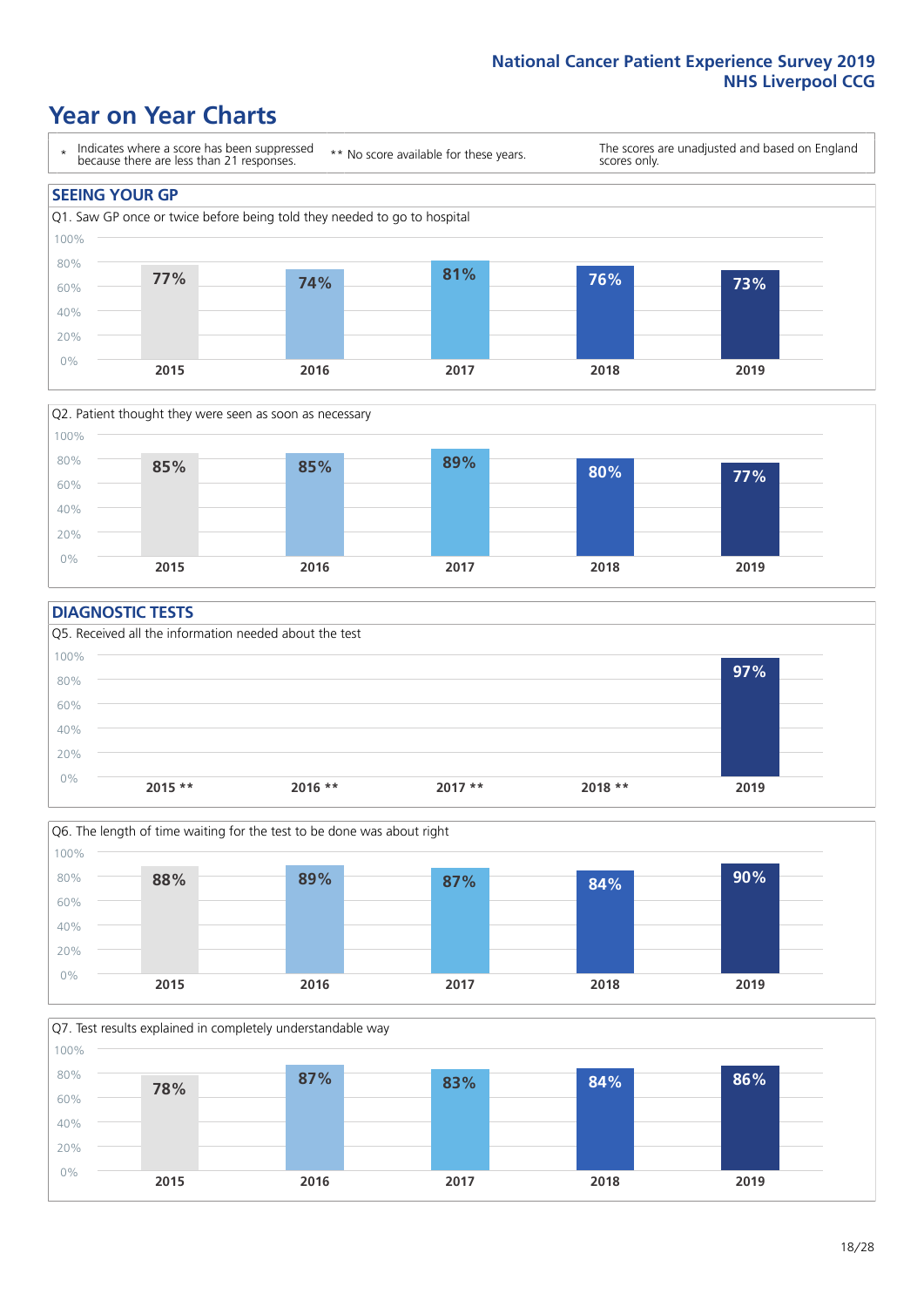### **Year on Year Charts**

\* Indicates where a score has been suppressed because there are less than 21 responses.

\*\* No score available for these years.

The scores are unadjusted and based on England scores only.

### **FINDING OUT WHAT WAS WRONG WITH YOU** Q10. Patient told they could bring a family member or friend when first told they had cancer 0% 20% 40% 60% 80% 100% **2015 \*\* 2016 2017 2018 2019 76% 77% 77% 77%**







#### **DECIDING THE BEST TREATMENT FOR YOU**

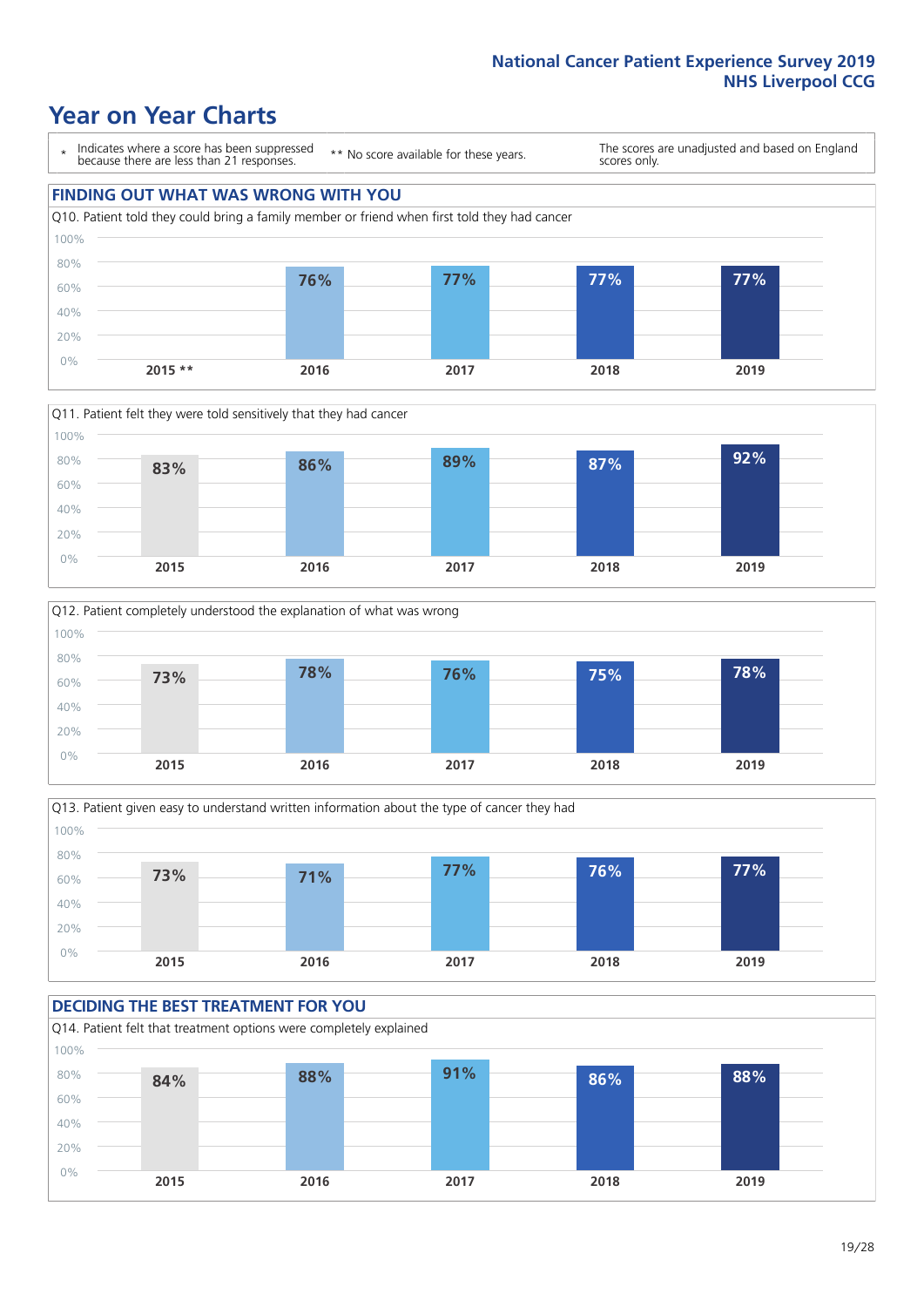### **Year on Year Charts**









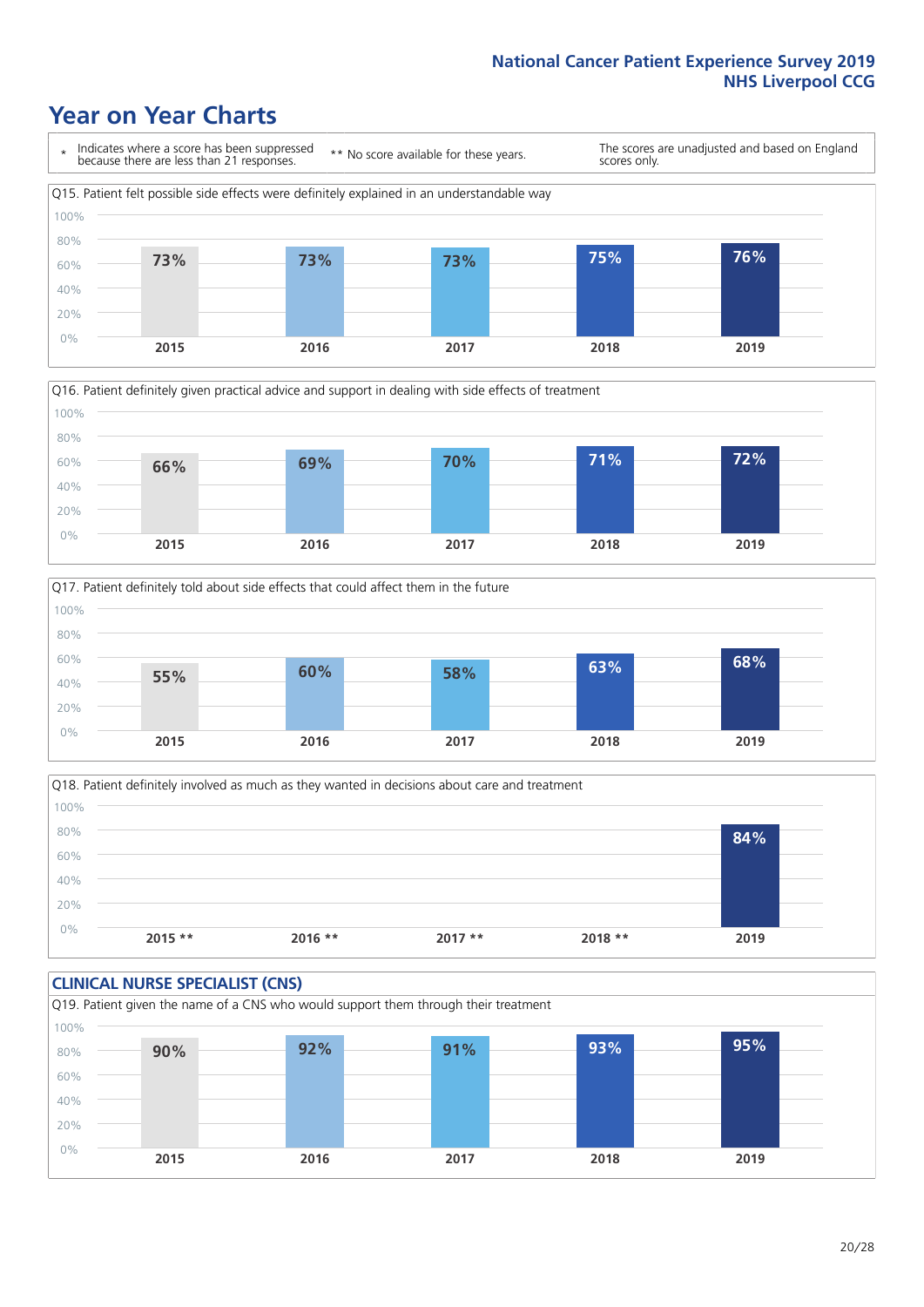### **Year on Year Charts**









Q24. Hospital staff gave information on getting financial help or possible benefits 0% 20% 40% 60% 80% 100% **2015 2016 2017 2018 2019 50% 58% 57% 59% 62%**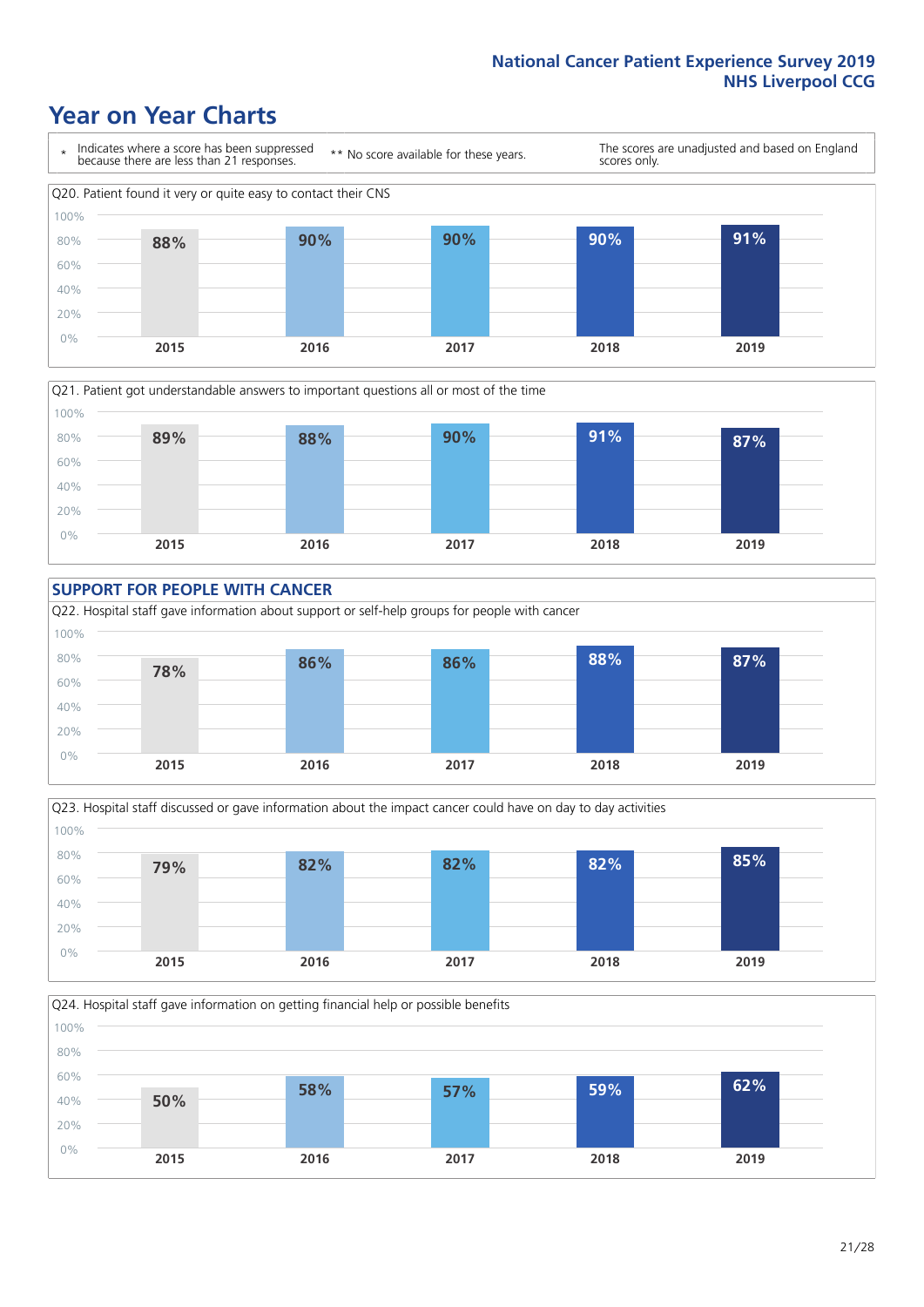### **Year on Year Charts**



#### **OPERATIONS**







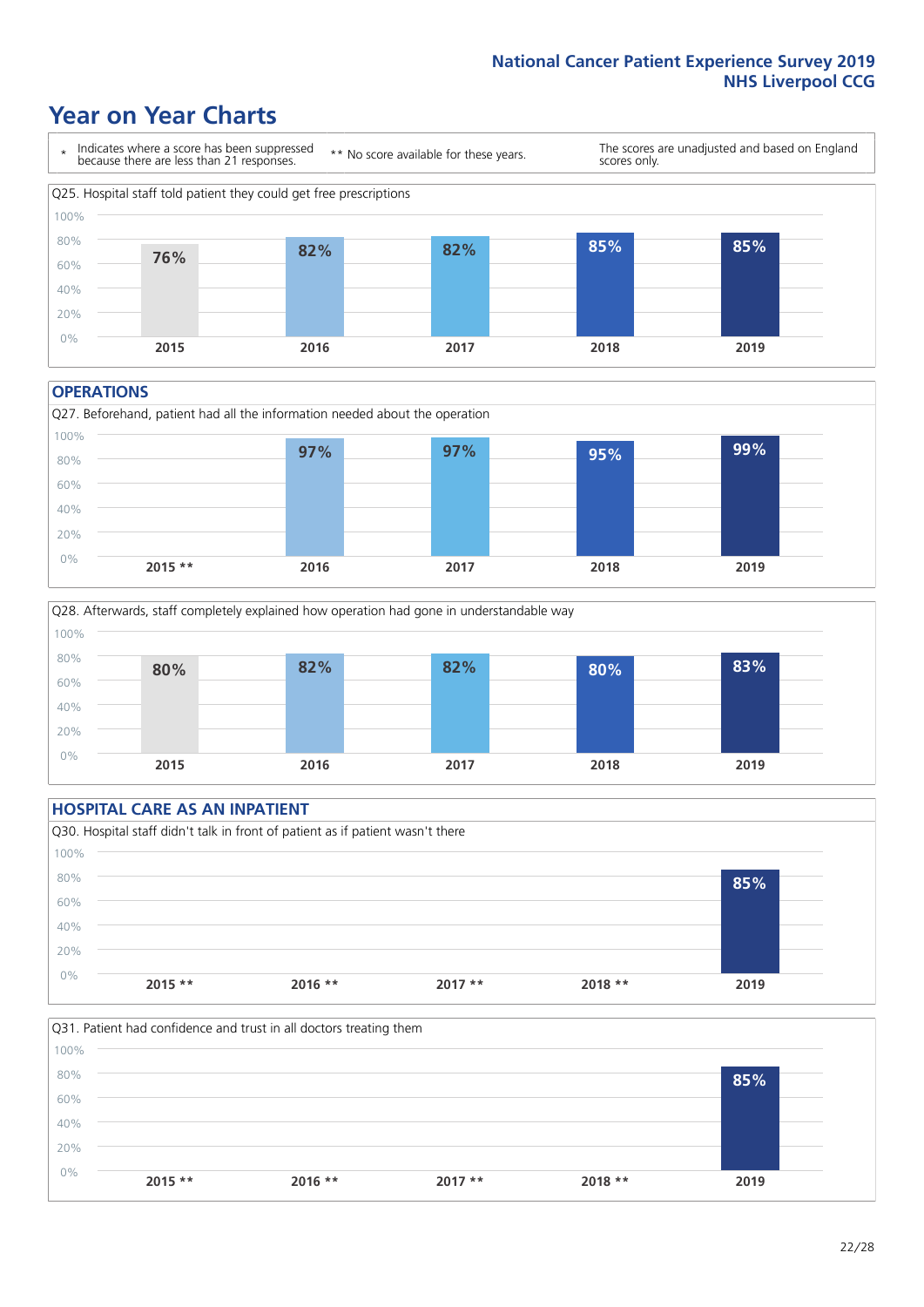### **Year on Year Charts**









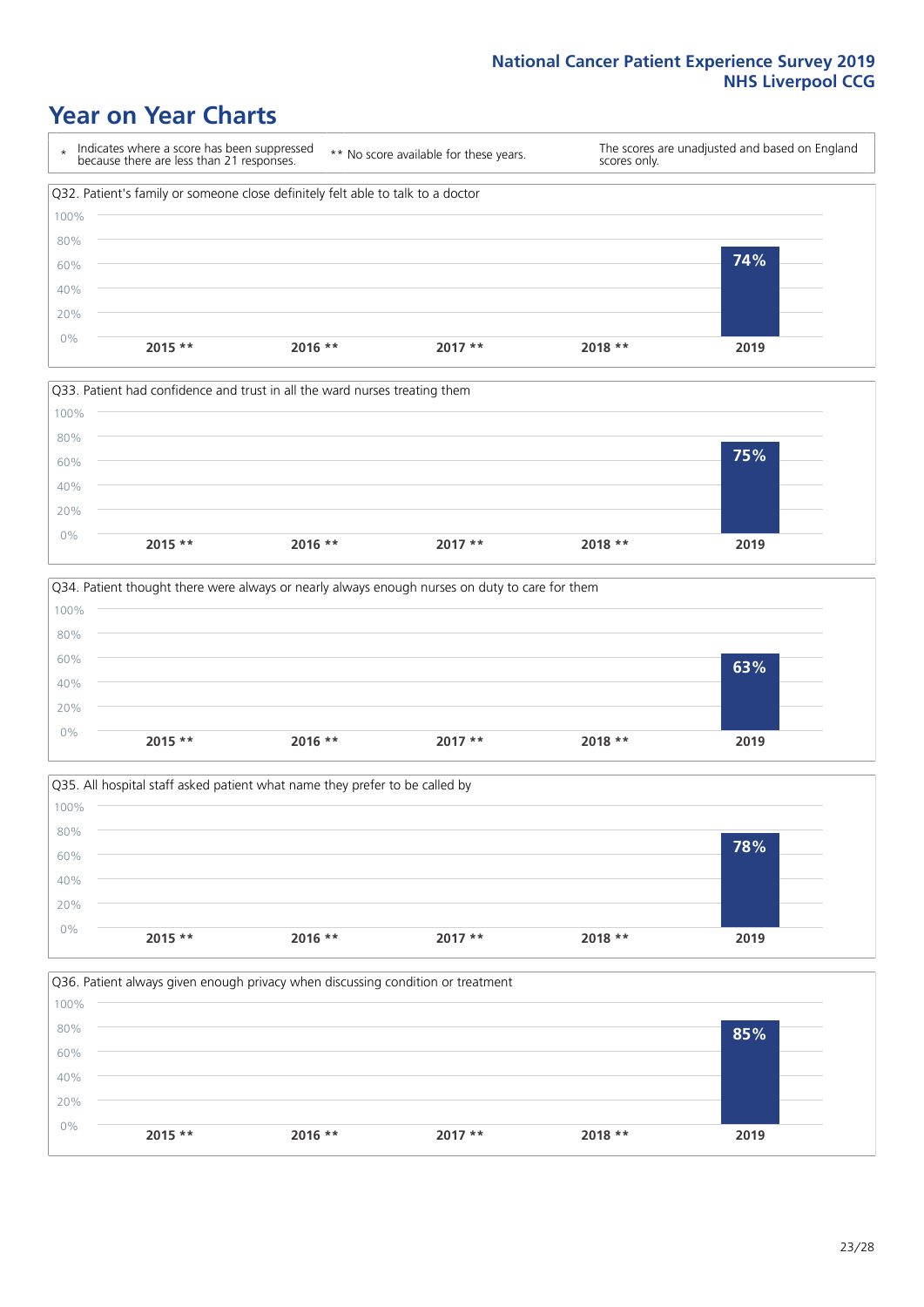### **Year on Year Charts**

\* Indicates where a score has been suppressed because there are less than 21 responses. \*\* No score available for these years. The scores are unadjusted and based on England scores only. Q37. Patient definitely found hospital staff to discuss worries or fears during their inpatient visit 0% 20% 40% 60% 80% 100% **2015 \*\* 2016 \*\* 2017 \*\* 2018 \*\* 2019 55%**







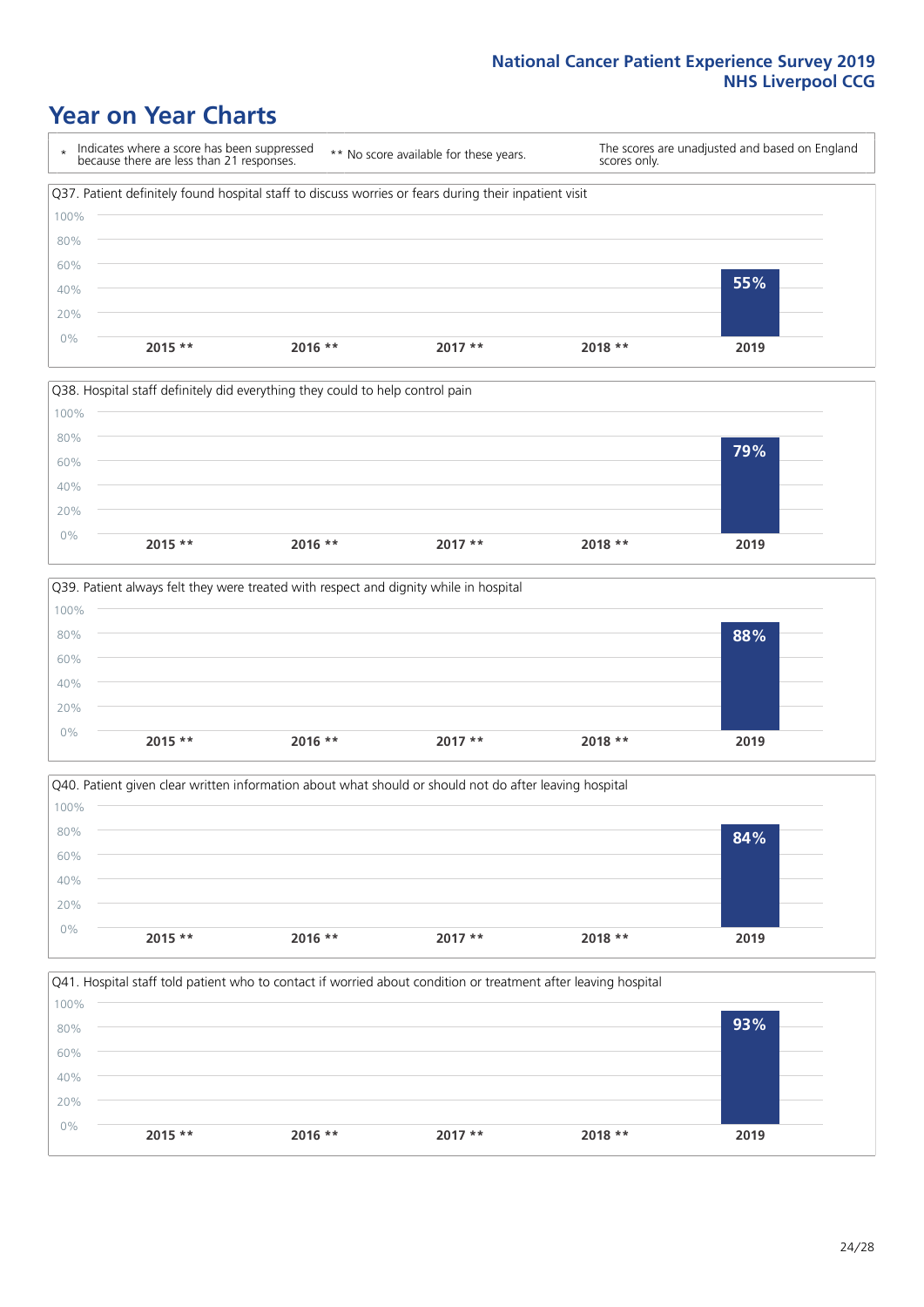### **Year on Year Charts**

\* Indicates where a score has been suppressed because there are less than 21 responses.

\*\* No score available for these years.

The scores are unadjusted and based on England scores only.

#### **HOSPITAL CARE AS A DAY PATIENT / OUTPATIENT**









Q49. Beforehand patient completely had all information needed about chemotherapy treatment 0% 20% 40% 60% 80% 100% **2015 2016 2017 2018 2019 84% 83% 89% 80% 84%**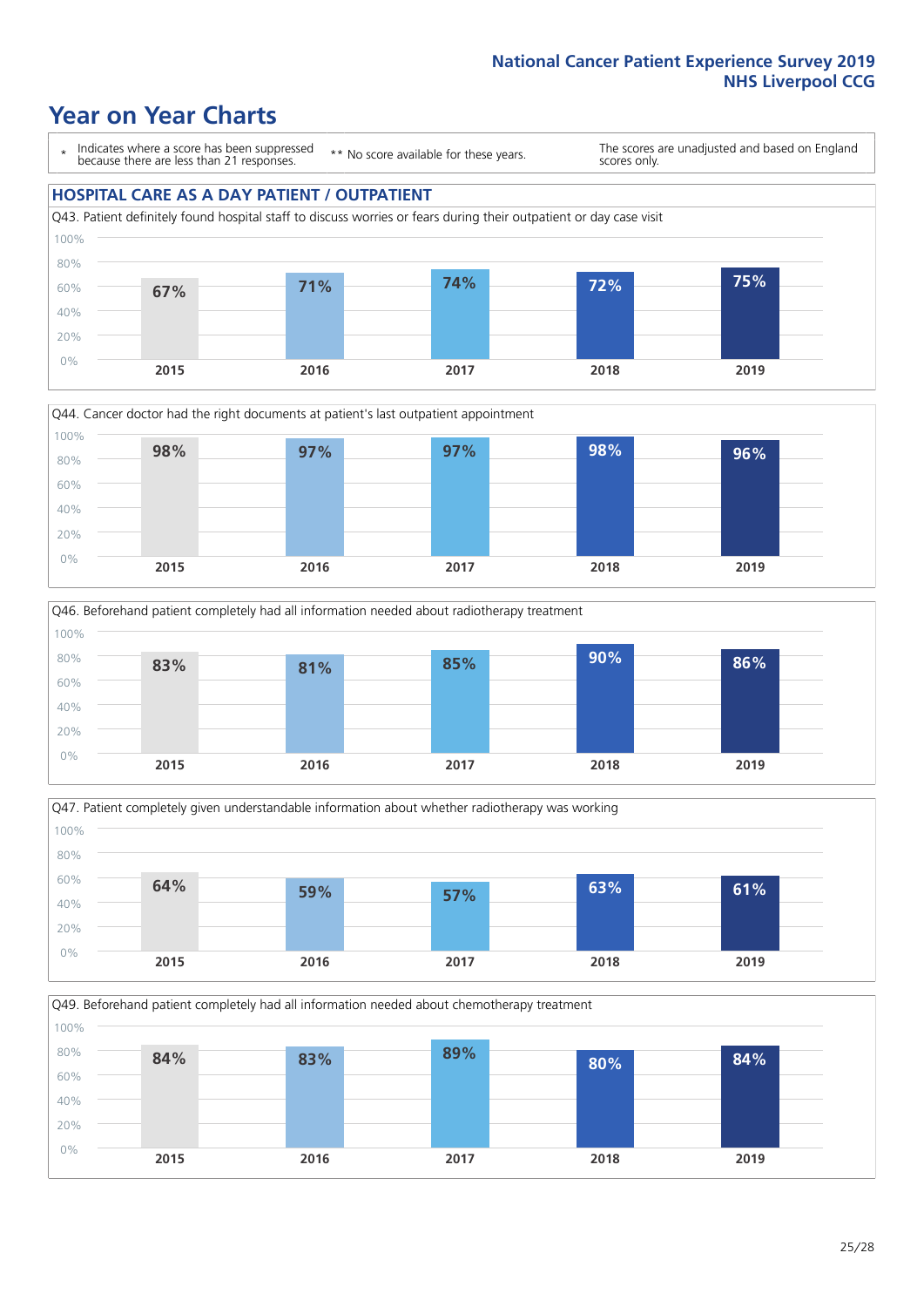### **Year on Year Charts**

\* Indicates where a score has been suppressed because there are less than 21 responses. \*\* No score available for these years. The scores are unadjusted and based on England scores only. Q50. Patient given enough information about whether chemotherapy was working in a completely understandable way 0% 20% 40% 60% 80% 100% **2015 2016 2017 2018 2019 65% 70% 61% 71% 74%**

#### **HOME CARE AND SUPPORT**







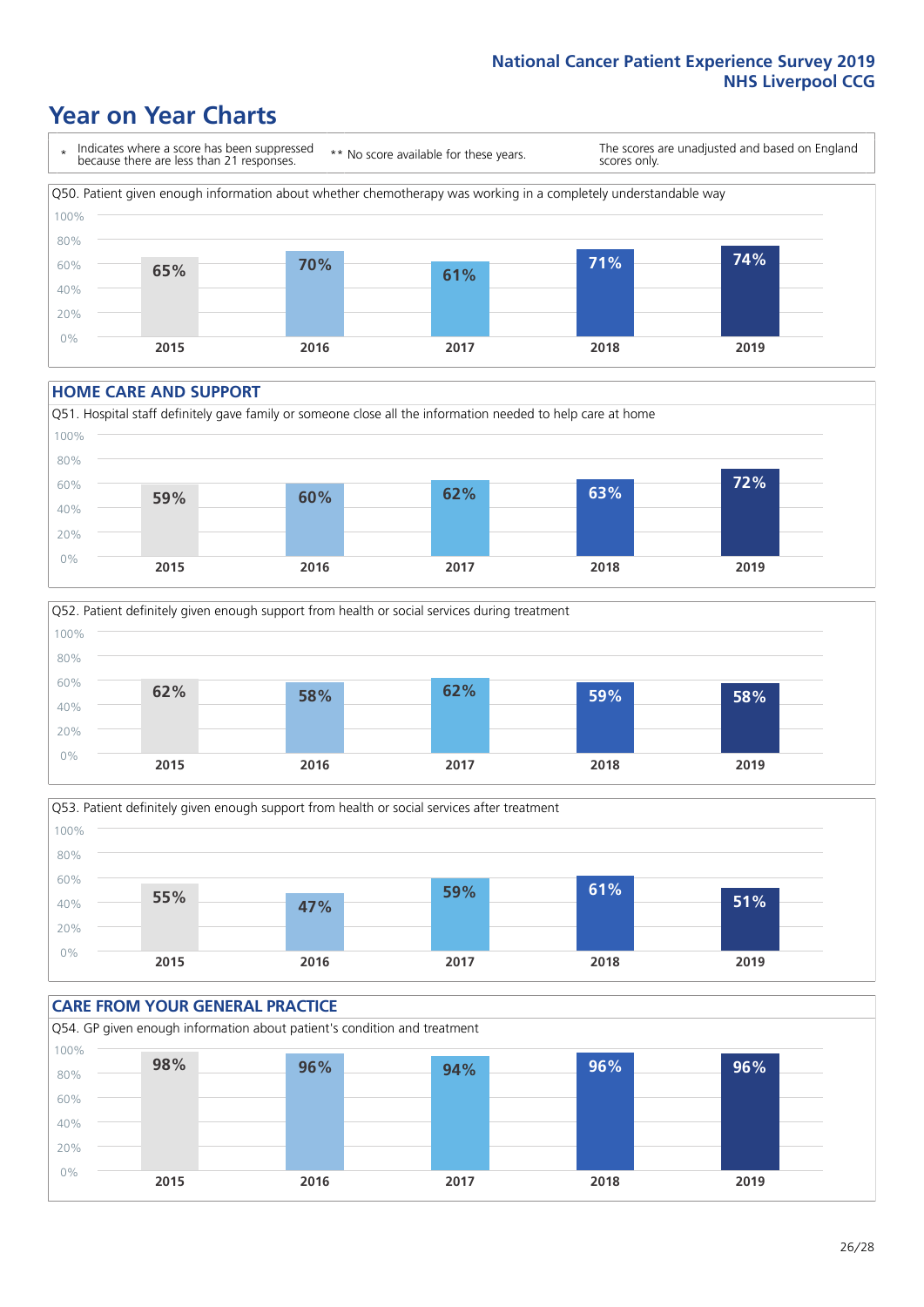### **Year on Year Charts**

\* Indicates where a score has been suppressed because there are less than 21 responses.

\*\* No score available for these years.

The scores are unadjusted and based on England scores only.



#### **YOUR OVERALL NHS CARE**







Q59. Patient felt length of time for attending clinics and appointments for cancer was about right